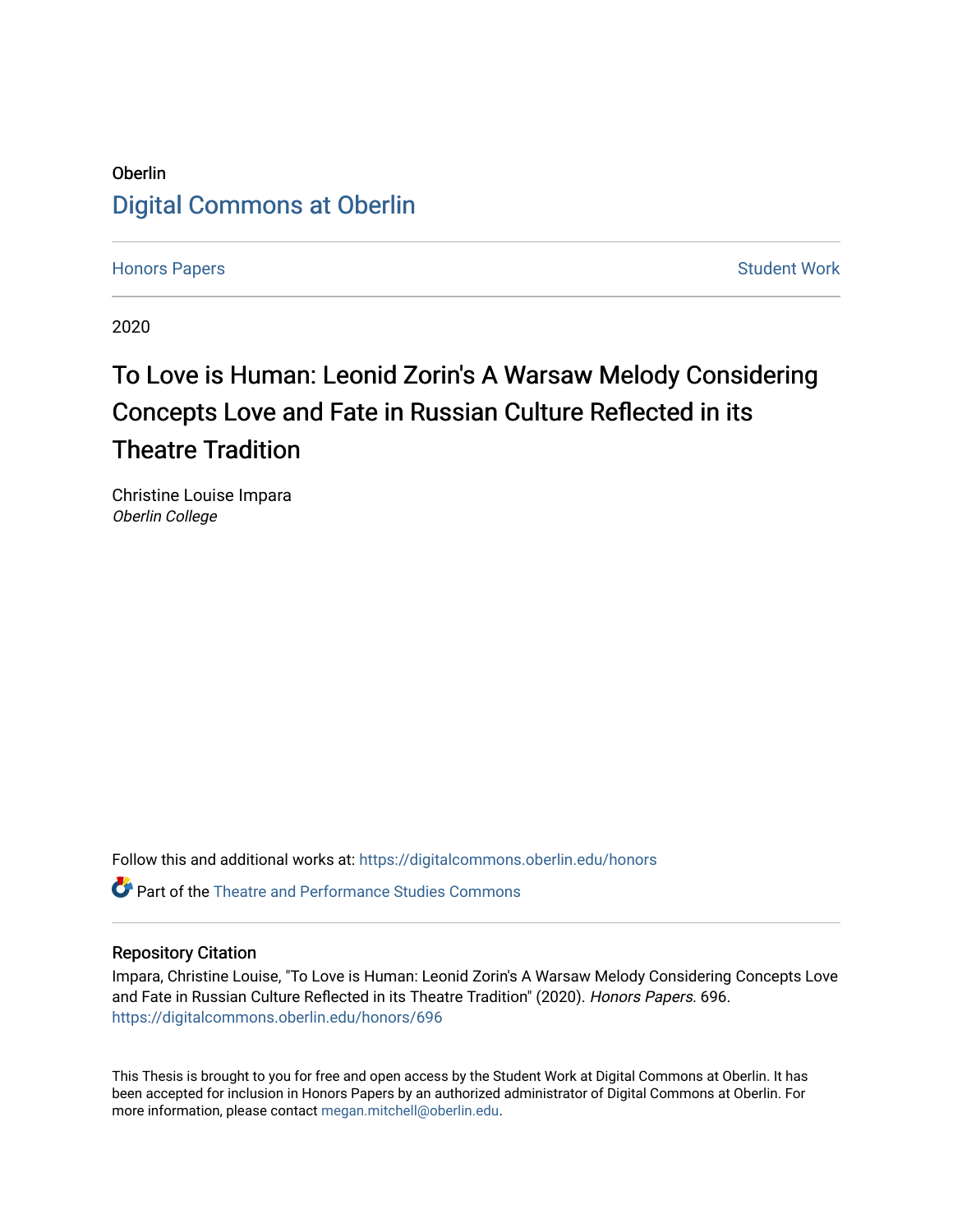To Love is Human:

Leonid Zorin's *A Warsaw Melody* Considering Concepts Love and Fate in Russian

Culture Reflected in its Theatre Tradition

Christine Impara

Honors Thesis in Theatre

April 2020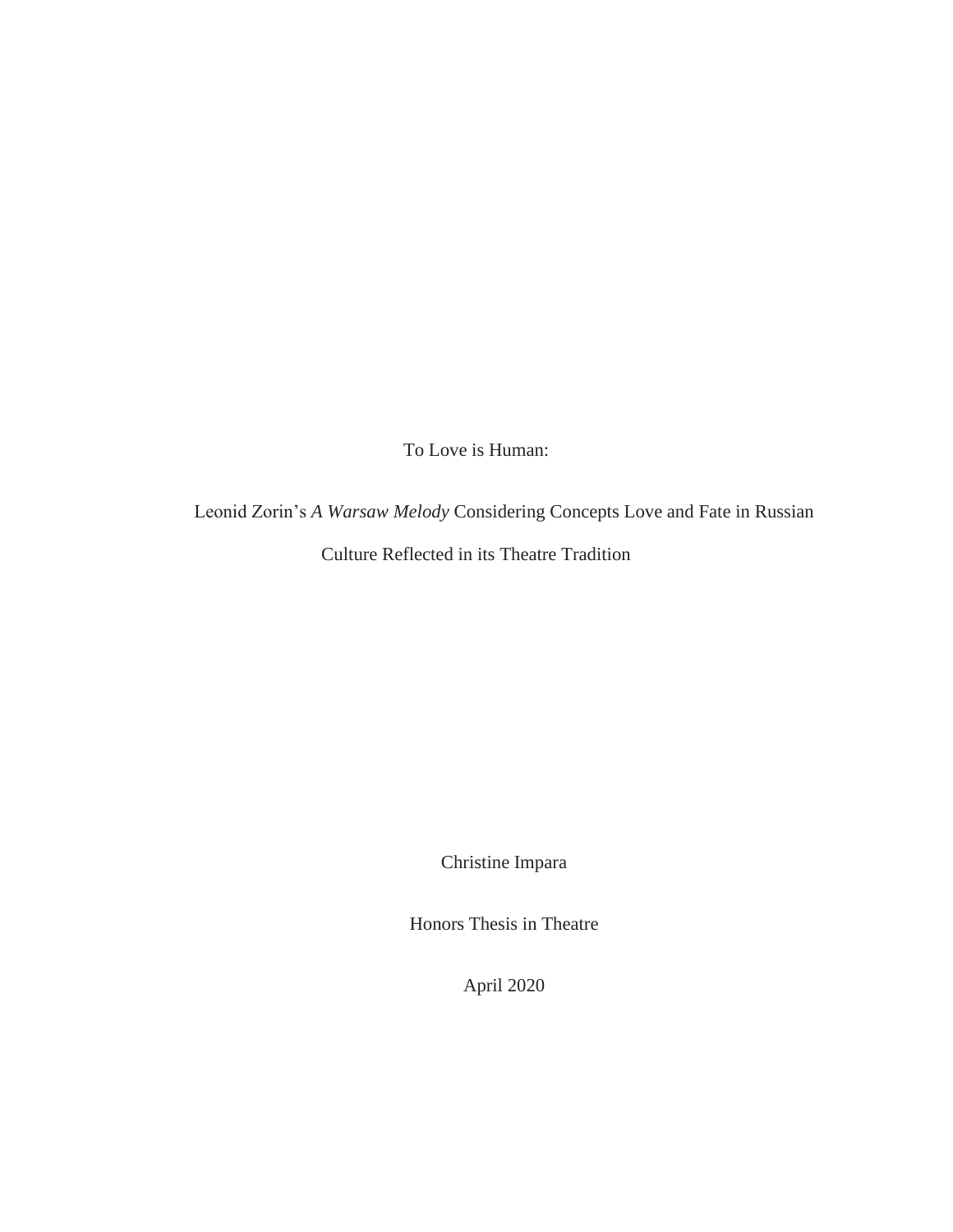There is no such thing as a happy ending in a Russian story. Leonid Zorin's *A Warsaw Melody* shows us that love is what it means to be human, that love can even transcend fate but more of often than not, the tragedy of that humanity comes from the inability to escape its falling apart.. *A Warsaw Melody* is a tragic love story, in the Russian sense. In Russian theatre, tragedy comes from forces within rather than outside the characters. This makes for a more painful tragic structure, especially because we can recognize this same tendency in ourselves. The concept of fate is pervasive in Russian culture. However, it looks different than the concept of fate in our culture. The Russian concept of "судьба" cannot fully be translated into English —the closest thing our culture has is fate. We can describe this concept as the belief that every person has a predetermined destiny, although that destiny is not known to the people in question**.** The relationship between a person and their fate like that with another entity. Fate can be encountered. One can act in ways that oppose that fate or are in accordance with it. In western theatre, tragedies have characters with predetermined destinies, and in some cases, they are even aware of them. In attempts to stave off their foretold outcomes, they make choices that lead them right into the 'jaws' of destiny. In other words, they fall victim to self-fulfilling prophecies. On the other hand, Russian stories allow for more free will. In doing so, Russian drama gives us a clear and potent picture of humanity in all its dysfunction and pain by looking at what it means to be human. Love is at the core of humanity and is the backbone of *A Warsaw Melody* and many Russian stories.

Characters like Helya and Victor in *A Warsaw Melody* choose different paths and are driven further apart by time. Their lives, and by extension, their destinies, are in their own hands. These elements add to the slow-burn quality of Slavic stories accompanied by a gradual yet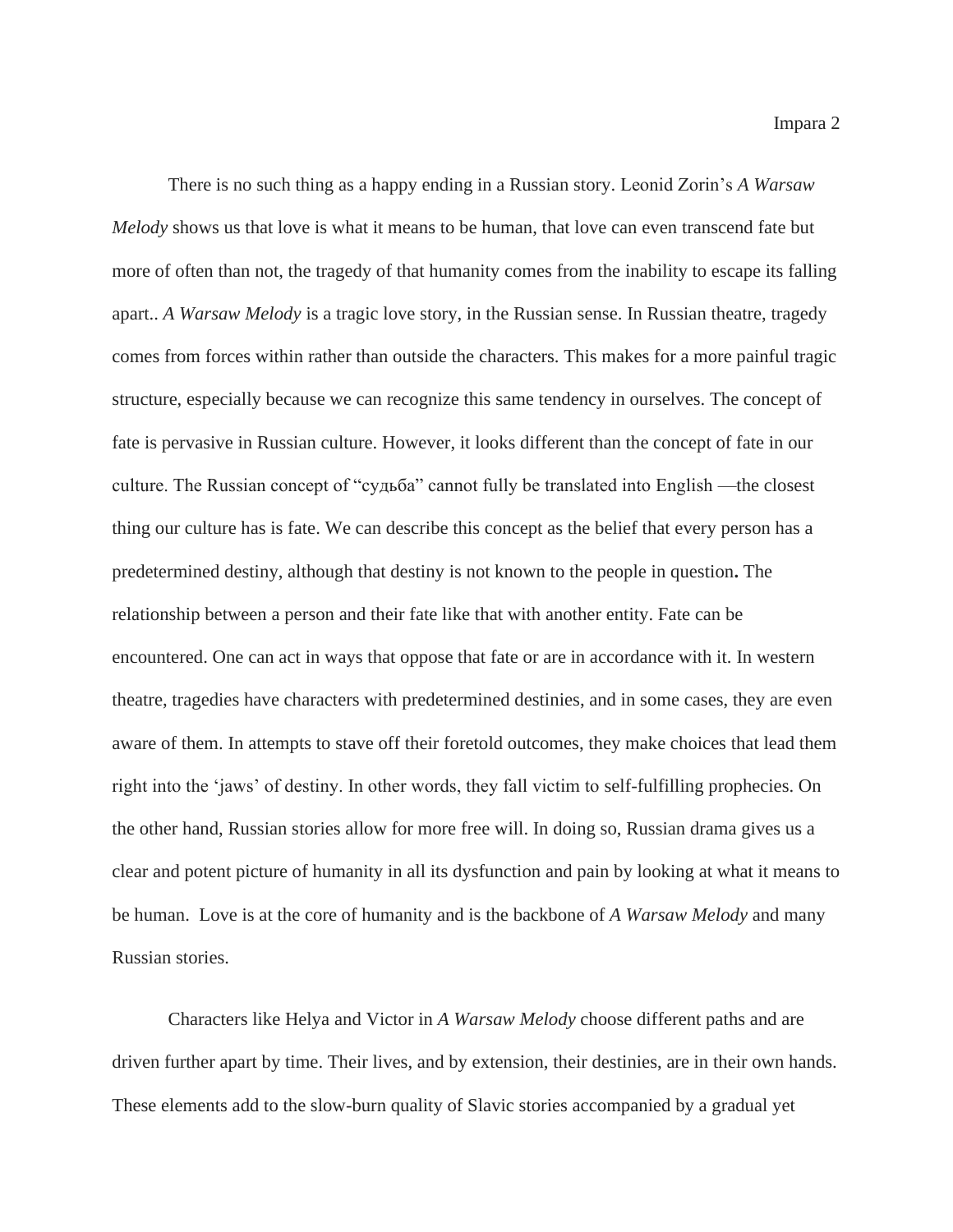painful bleeding out of the heart. Characterized by realistic style pioneered by Chekhov, who brought the expectation of witnessing a semblance of real life to the theatre, a hitherto unheardof mode of performance. The story and meaning of these plays are hidden in what is unsaid. On paper, nothing is said at all, but onstage it looks like real life. This subtle undercurrent is what makes it so compelling and viscerally relatable. Considering the context of the Soviet Union and its strict censorship laws at the time, *A Warsaw Melody* shows us the importance of expression without words. The music in this play gives the audience direct access to the soul of the story. This notion of undercurrent is why I am so drawn to stories about Soviet Russia. There is an element of restriction overlaid on daily life that subdues outwardly but does not stop the flow of passion and culture in Russian society. These passions are as fervent as ever but are held just under the 'surface' of the production.

People desire catharsis when they go to the theatre. But there is no moment of catharsis in these plays, no final culminating battle scene, and no happily ever after. As a result, audiences are left longing for something more—some sense of closure. Catharsis gives audiences an outlet for their experiences by providing opportunities to empathize with the characters onstage. In general, this shared experience gives validity to the struggles of humanity and allows us to believe in a greater purpose because the struggles of the characters are met with a definitive answer. Russian theatre breaks our hearts with its lack of satisfaction and strikes all too close to home.

I committed to directing this play before I read it in English. I stumbled across *A Warsaw Melody* by accident, and saw it by virtue of available student tickets. The production was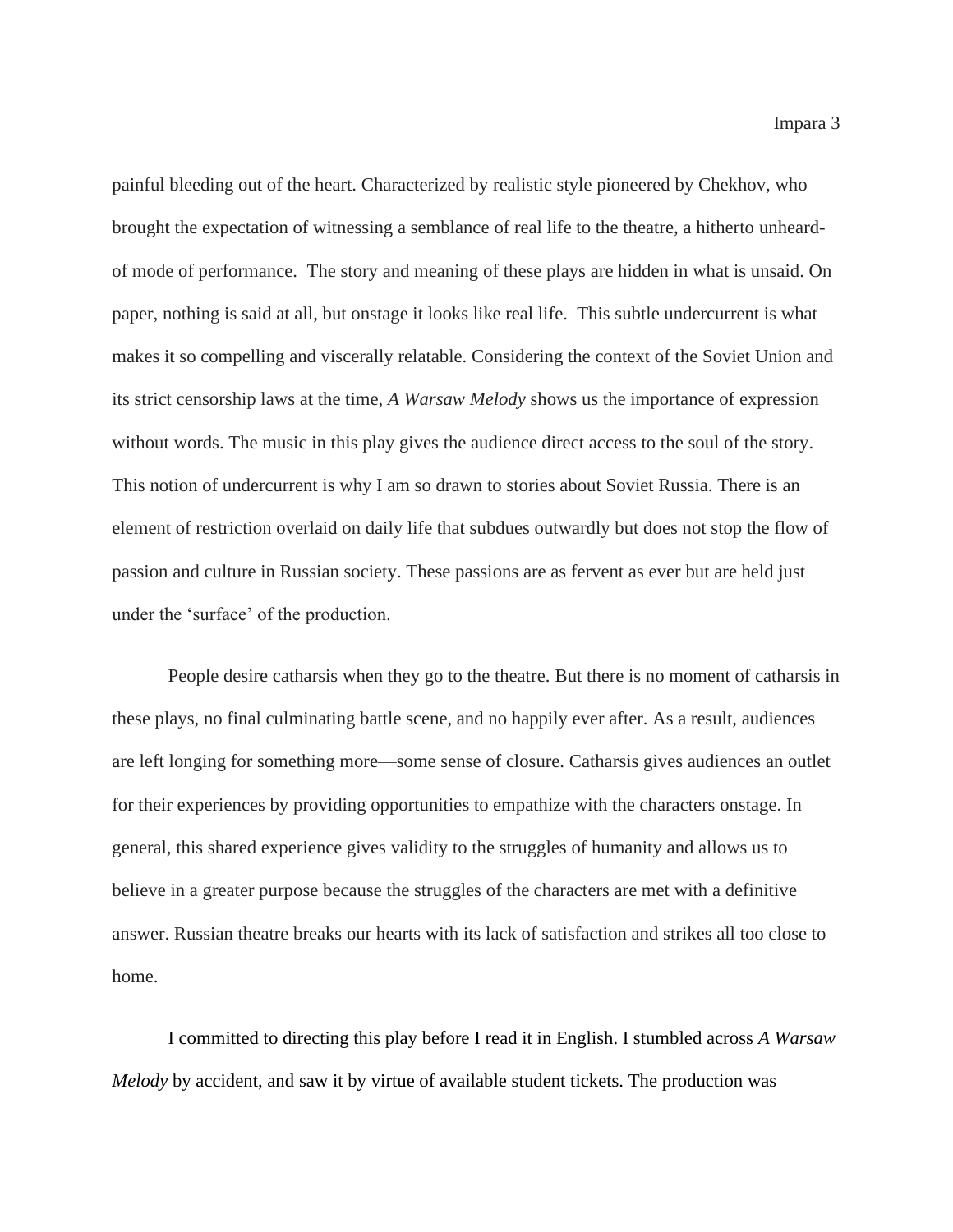directed by Sergei Schipitsin at Maly Drama in St. Petersburg. The performance was in Russian, and I understood very little of it. Yet, I found that understanding the language was not crucial to being affected by this work. A feeling of longing pervaded, that dull ache of longing is incredibly characteristic of Slavic stories. As I watched this play, a clear story was apparent to me.

This play is about two characters, Helya, a Polish woman, and Victor, a Russian man, who fall in love under Stalin's control. In the story, Stalin passes a law forbidding marriage to foreigners, forcing the two to go their separate ways. The play revisits them later in their lives, examining the paths they have taken apart from each other and pondering what could have been. Following the form of typical Russian drama, the tragedy is more internal, and although the characters may have a way out of it, they fail to make the choices that would save them. There is something particularly poignant and incredibly frustrating about that. It speaks to something we see in ourselves and is painfully human. *A Warsaw Melody* is about a love between two people, the insidiousness of politics and things outside of their control, and what time can do to that love. I wanted to tell people the story of a love that transcends politics but is destroyed by time. When directing this play, I wanted to evoke these complex feelings, and capture that Russian quality that defines it and makes it so gut-wrenching.

This play also gives a sense of humanity, as it strives for something greater than it can ever be. I wanted to offer it to anyone and everyone who has loved and lost in an effort to recognize the tragedy of our own failures, but not to discredit the value of love. The characters in *A Warsaw Melody* love each other, but they find that loving in the midst of their respective circumstances is unsustainable. Our lives are filled with choices, and no matter what we do,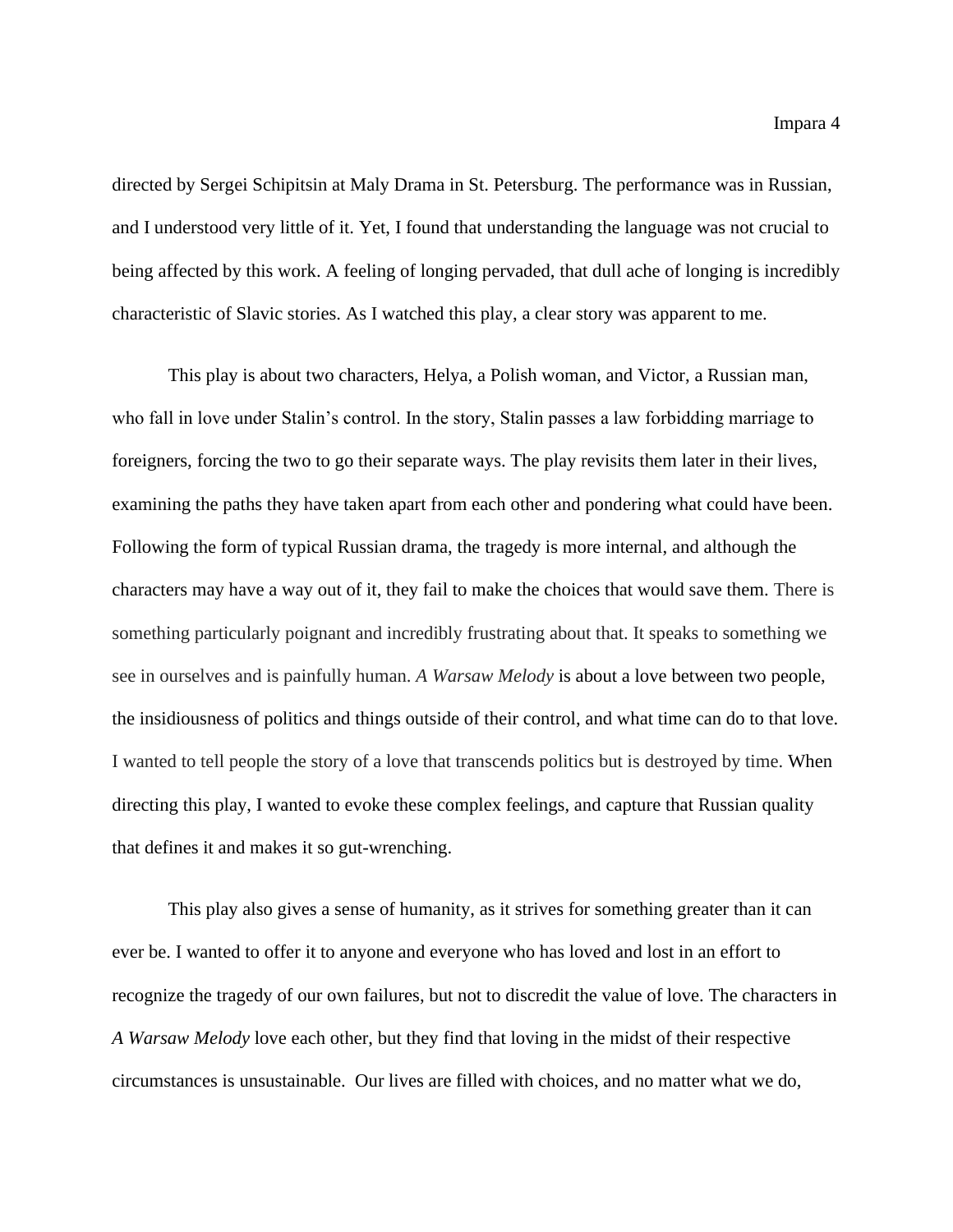something breaks. More often than not, we do not know how to put the pieces back together. The choices that Helya and Victor make are part of what makes this story so characteristically Russian. In my mind, the forefront of this story needed to be the humanity of the characters. When trying to capture these elements, I turned to music. Love and music are two arguably uniquely human qualities that define so much of our lives. *A Warsaw Melody* is thus a memory play of sorts, evoking a type of poignancy, and nostalgia that only a familiar song can accomplish. I wanted to use music as the thread that ties the story together.

The story of *A Warsaw Melody* exists within a very clear context of political turmoil. The action begins immediately post World War 2, in the midst of the Soviet Union. *A Warsaw Melody* begins in the winter of 1946 and runs into spring of '47, occurring during the reign of the Soviet Union (1922-1991) and ending in 1967, years after Stalin's death in 1953. Poland was a Soviet satellite state, and was never fully a member of the Soviet Union. Germany occupied Poland from 1939 to 1945 when World War II ended. However, in 1944, Warsaw attempted an uprising, and the ensuing battle devastated the city. Despite pleas for assistance to their allies in Russia, no Soviet assistance was given, leading to accusations that Stalin allowed the Polish resistance to be crushed<sup>1</sup>. Betrayal and distrust characterize the relationship between the two states, and their animosity continues into the present day. There is certainly a nationalistic element in the play, given that Helya and Victor represent their respective countries. Looking at them as stand-ins for Russia and Poland, we gain new insights into their relationship. Victor

<sup>1</sup> Włodzimierz Borodziej and Barbara Harshav, *The Warsaw Uprising of 1944*, 90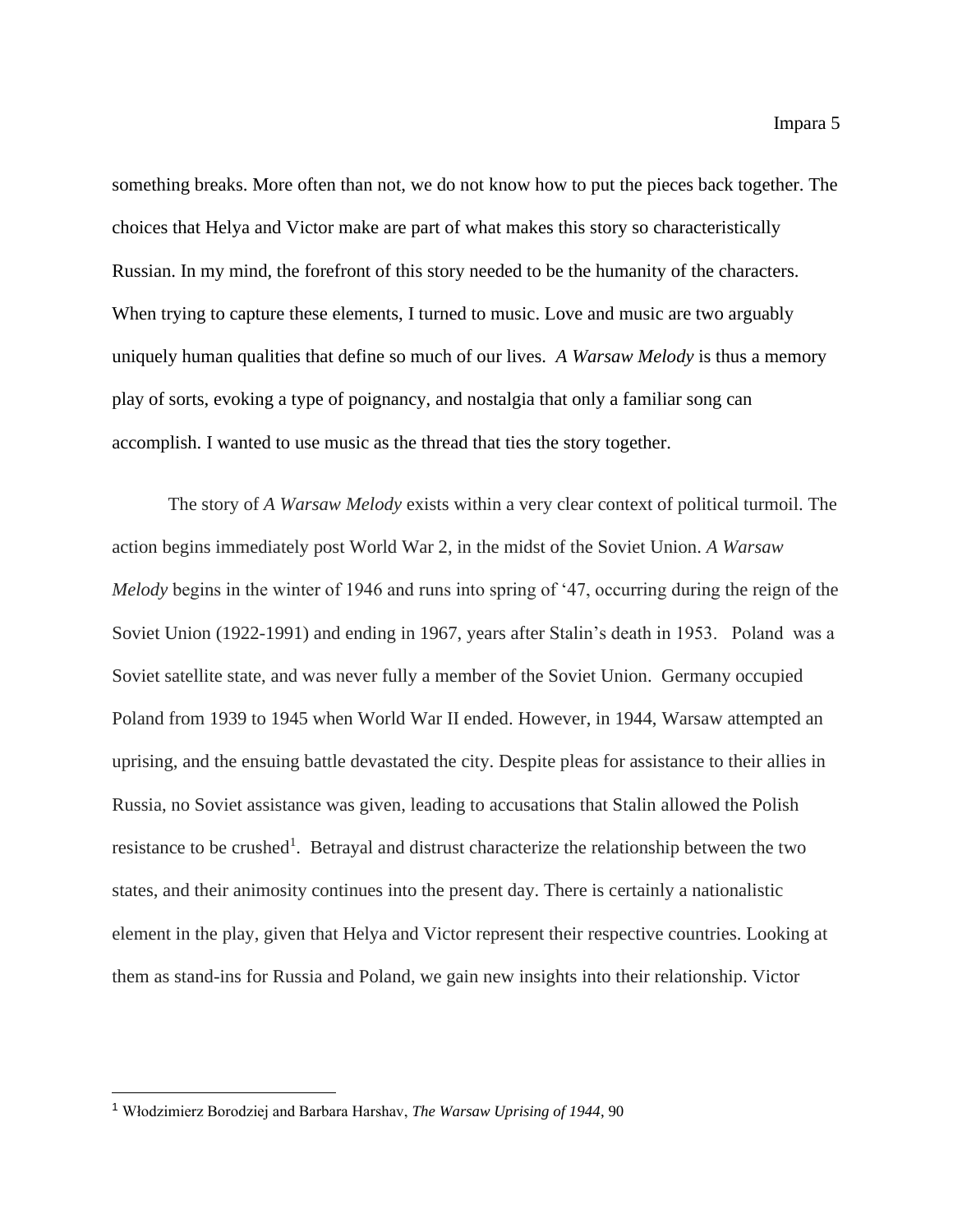espouses Soviet ideals constantly, while Helya's war-torn past leads her to lean on her foreignness as a ploy.

Given that Helya is from Warsaw, firsthand memories of the war are immediate to her. Poland and Russia have a contentious history, the resentment and hurt that the Poles hold for the Russian colors Helya's love for Victor. The turning point of the play revolves around Stalin passing a law forbidding marriage to foreigners in 1947. This law was enacted on February 15th and served multiple functions. It acted as a declaration of Soviet nationalism and also as a means of keeping Soviet citizens inside the country. <sup>2</sup> Not only did the law ban marriage to foreigners, it also annulled previous marital contracts between Soviet citizens and foreigners. This proves to be tragic for Helya and Victor, who are at an impasse when the law is enacted. Seeing no solution, they part, ending Part I of the play. Helya and Victor's relationship is torn apart by something beyond their control but by a power that to Helya, Victor represents. The law comes from the Russian government, to Helya Victor is a symbol of that regime. Although Stalin's ruling is outside of their control, the choice to separate and pursue their own paths away from one another is made with their own agency. They make a choice between love and duty, a decision that runs throughout the play, and are constantly trying to determine if they have made the right one.

Part II begins in Warsaw Poland in 1957. At this point historically, Stalin has died. In the play, Helya is an established singer in Poland by this point, and Victor is a successful wine maker. Both have followed their dreams and find themselves once again in the same place. The next time they meet is in 1967, and another ten years have passed. The timeline of these

<sup>2</sup> Runyan, *Psychology and Historical Interpretation*, 70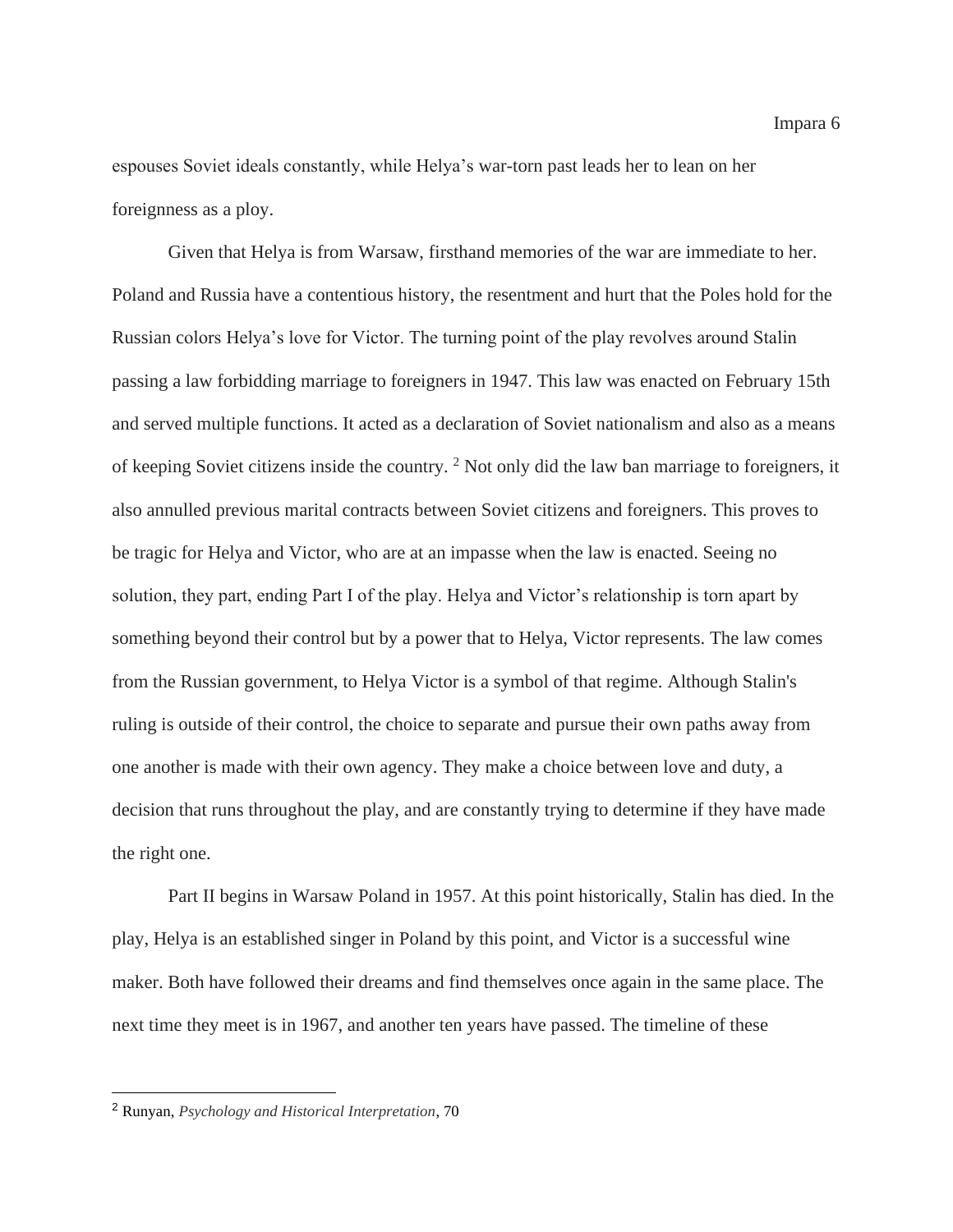characters covers most of the latter half of the Soviet Union, during social and political uprisings of all forms. In a society like the Soviet Union, which was characterized by strict sanctions and scarcity, the cultural implications of these events would have greatly affected the lives of these characters. The love between Helya and Victor that blossoms in these conditions represents the Russian soul that cannot be stifled. The soul of life and culture in Russia despite its tumultuous history is a metaphor for the passion that so powerfully embodies and runs just under the surface of Russian drama.

Having an understanding of Russian culture can help gain perspective on these works. As I mentioned earlier, there are several words in Russian that cannot be translated into English. For example, "душа" (soul), "тоска" (melancholy/sadness), and "судьба" (fate). Meaning-wise, these are more than just words, and serve as integral concepts in Russian culture. For the purposes of *A Warsaw Melody*, I was particularly interested in the concept of "судьба," which we translate roughly as 'fate'. The belief in fate is pervasive in Russian culture. It is believed that someone's fate or life path is determined when they are born. Both Polish and Russian cultures have this concept of predestined paths<sup>3</sup>. The person in question, however, does not know their fate. I also stated earlier that Russian drama is more tragic because of the characters' sense of free will. Keeping this cultural context in mind, the question is: is it more tragic for characters to be aware of their fates and fail in attempting to escape them (like in classic Greek and other western tragedies)? Or is it more tragic when characters believe they have agency and instead make choices that result in the fall? This latter apparent sense of agency speaks to the human condition in a more visceral way. The power of Russian theatre and its tradition of both

<sup>3</sup> Sedakova, *The Notion of Fate (Russian судьба) in Slavonic Folk Tradition: An Ethnolinguistic Approach*, 4-7.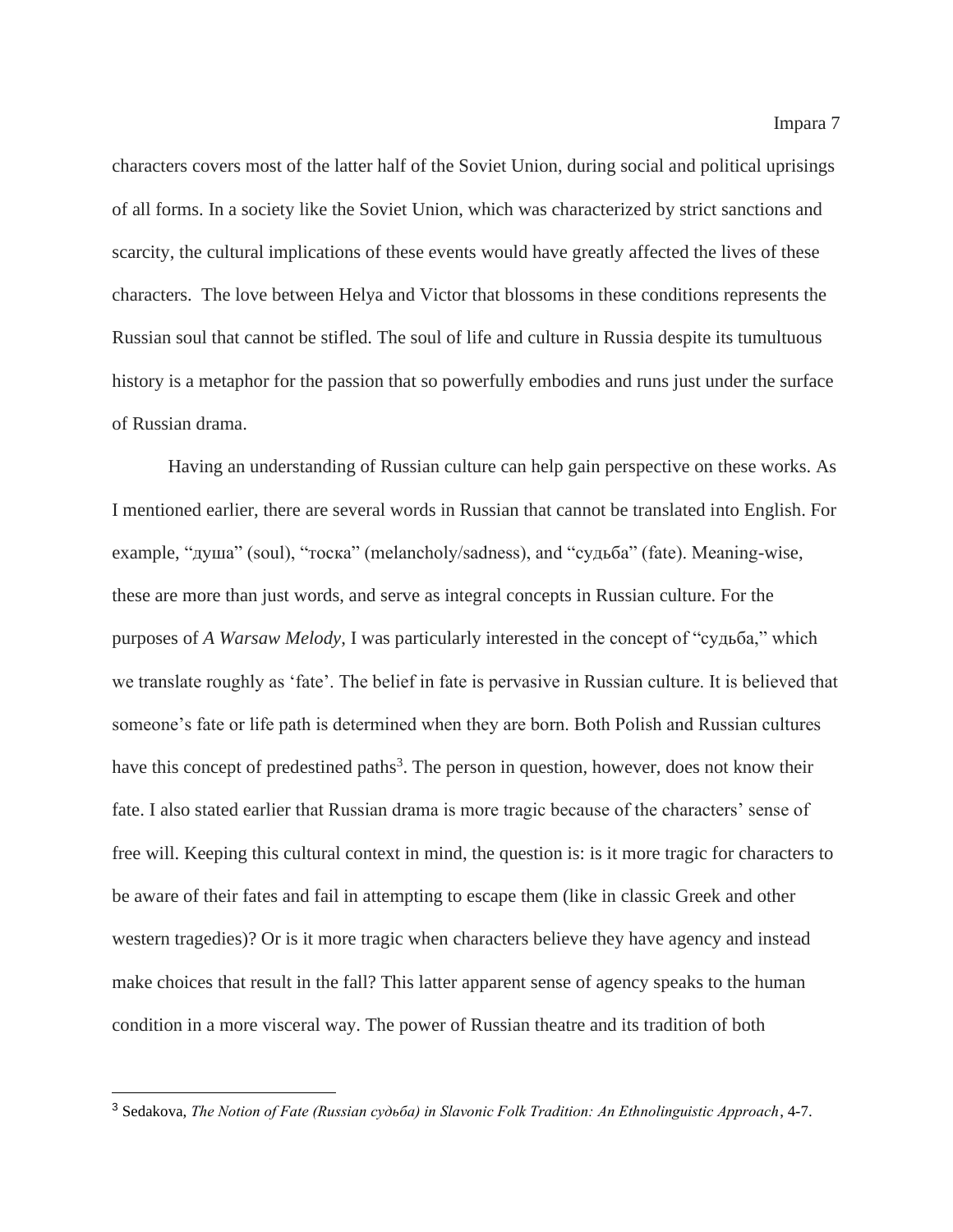naturalism and realism is the direct link to the lives of the audience. The action on and off the stage are equally human experiences.

To encapsulate this slow-burn effect that is so characteristic of Russian drama, I had to identify the moments in the story that could most powerfully imbue that feeling in the audience. Doing this called for an exploration of Russian theatre technique. Russian theatre tradition differs from American theatre in several key ways. Although American theatre is rooted in the teachings of pioneers of Russian theatre technique, like Constantin Stanislavsky, it is a vastly different style. Russian theatre education is built around the concept of an ensemble. Students work with a core group of classmates to create work. The professional theatre scene is more collaborative than American theatre which is so often focused on a commercial outcome. In a Russian theatre ensemble, each person plays an integral role in the organism of the group that creates the work. Russian theatre focuses on the process of creating and storytelling rather than rushing to achieve a result. The foundation of this type of training is etude work. Etudes are essentially the structure of a story; they consist of characters existing given circumstances then an event occurs which changes the scene and the character's behaviors.

During my study abroad experience in Russia, we worked with etudes daily. I tried to keep in mind this concept of an event when distinguishing them in my text analysis. Because *A Warsaw Melody* is about two characters, the construction of their relationship was critical. I needed to build the relationship so that the tragic outcome was 'earned.' However, even an 'earned' tragic ending provides no satisfaction. In fact, if executed correctly, the audience longs for satisfaction and is denied it. The characters never quite end up together as much as the audience yearns for them to. The end is tragic not only in its outcome but in its lack of climax.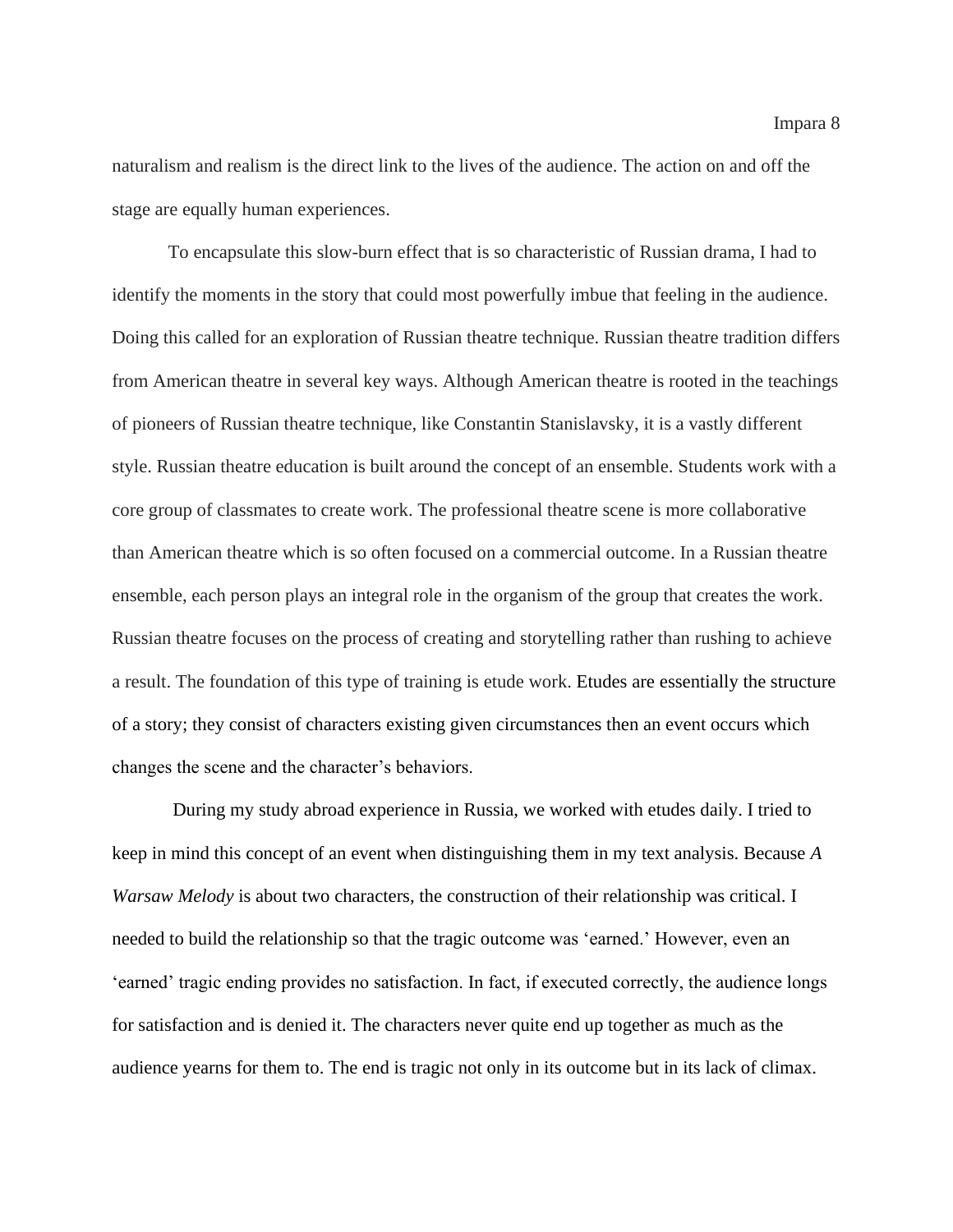Instead, the characters are pulled apart slowly and painfully by the forces of time rather than any one cathartic moment.

Below, I have included a breakdown of the scenes, with my working titles for each, paying special attention to the etude structure, while also interpreting information that I felt contributed to the development of Helya and Victor's relationship. My process for text analysis and scene work focused on discovering the steps in that relationship that earn and justify the magnitude and significance of events of the play. I began by breaking down the script into smaller recognizable chunks. The construction of this play is a series of vignettes, so that breakdown was essentially already done for me. Within each scene, I then identified the main event, adhering to the focus on etudes in Russian theatre training. The next step was to further dissect each scene by analyzing the 'beats' within them. I broke up the beats depending on when I felt there was a shift in Helya and Victor's relationship and when something changed for each of them. In each beat, I identified possible actions for each character and notable dynamics that shifted or were at play in those moments. In tablework, we focused on sculpting the relationship, reading over the script beat by beat. Both actors were onstage essentially the whole show, so the challenge for us was to create clear but subtle differentiations between scenes. When reading, we identified what the actors were trying to achieve, while keeping an eye on context so that each beat felt connected to them.

#### **Scene Breakdown:**

Conservatory: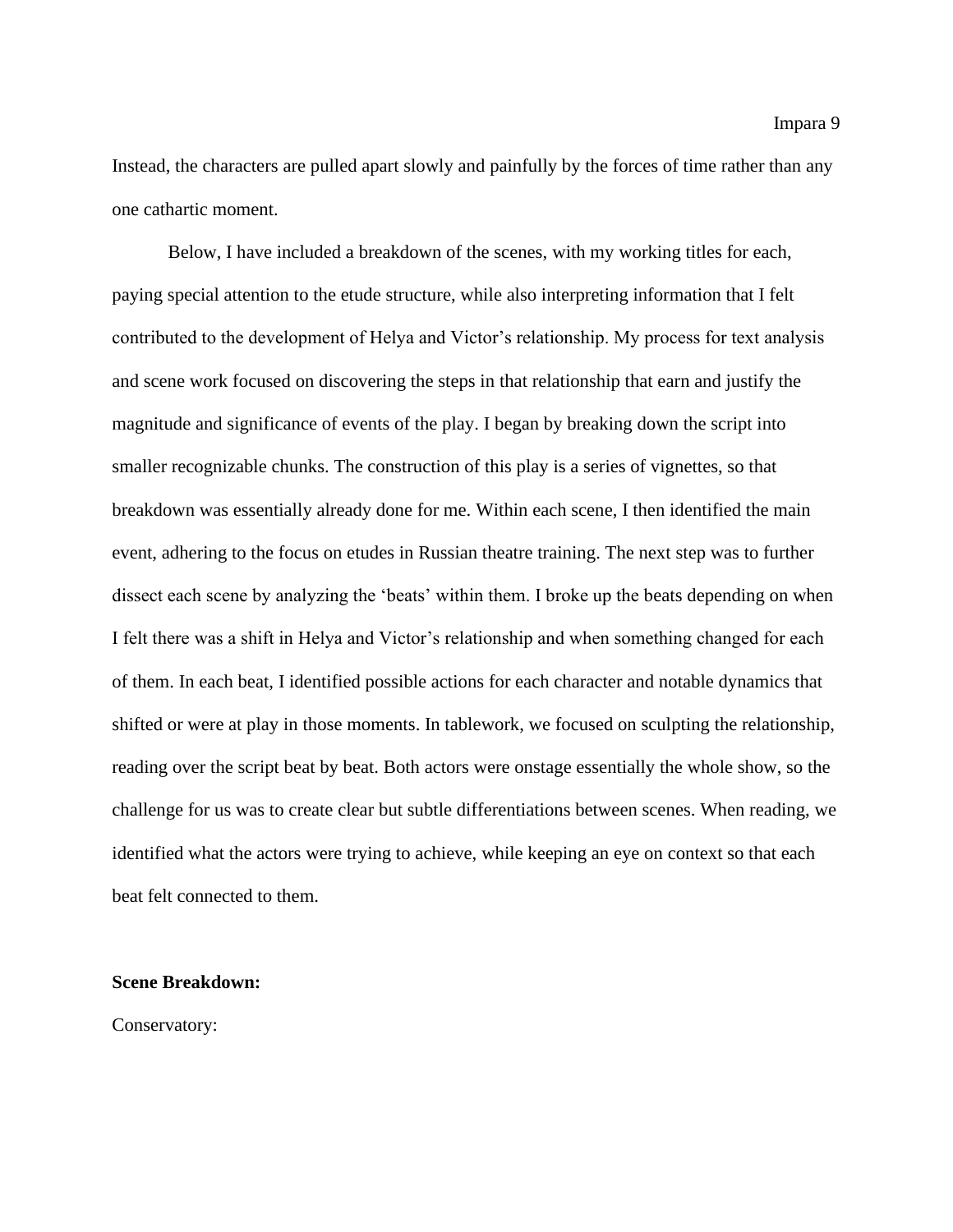In the first scene of *A Warsaw Melody*, Victor and Helya meet for the first time. Helya is a student at a Conservatory in Moscow. In this scene, she is attending a concert presumably with her friend, Asya, who unbeknownst to Helya has sold her ticket to Victor. Victor sits next to Helya and starts a conversation. The main event of this interaction in my eyes is their meeting, representing the transition from stranger to something more. When approaching this moment, it is important to note the way that the given circumstances of the characters affect their behavior. Being in a situation with structured codes of behavior, like in a concert hall, informs and restricts interactions between people. The added urgency of the impending start of the concert also colors the conversation between Helya and Victor. Initially, we observe Helya's reluctance to talk to Victor. Culturally and metaphorically-speaking, this can be interpreted as denying Victor the right to encroach upon her 'territory.'

In scene work, we explored this idea of permission and access. Being aware of the steps that lead to Helya's transition from resentment to an interest in pursuing a relationship with Victor is key. The question on our minds was: when does the breach of formality begin that allows for further intimacy?

Zorin introduces themes in this first scene that reappear throughout the play. Discussions of love versus duty are first explored in the opening scene. Helya describes two of her friends who choose different paths in life, one chooses love and the other her career. The dichotomy of love and duty reappears throughout the play, as the characters are faced with choices between following their love for each other and individually pursuing career success. All throughout, they re-examine what happiness is through this lens, and whether they make the right choice.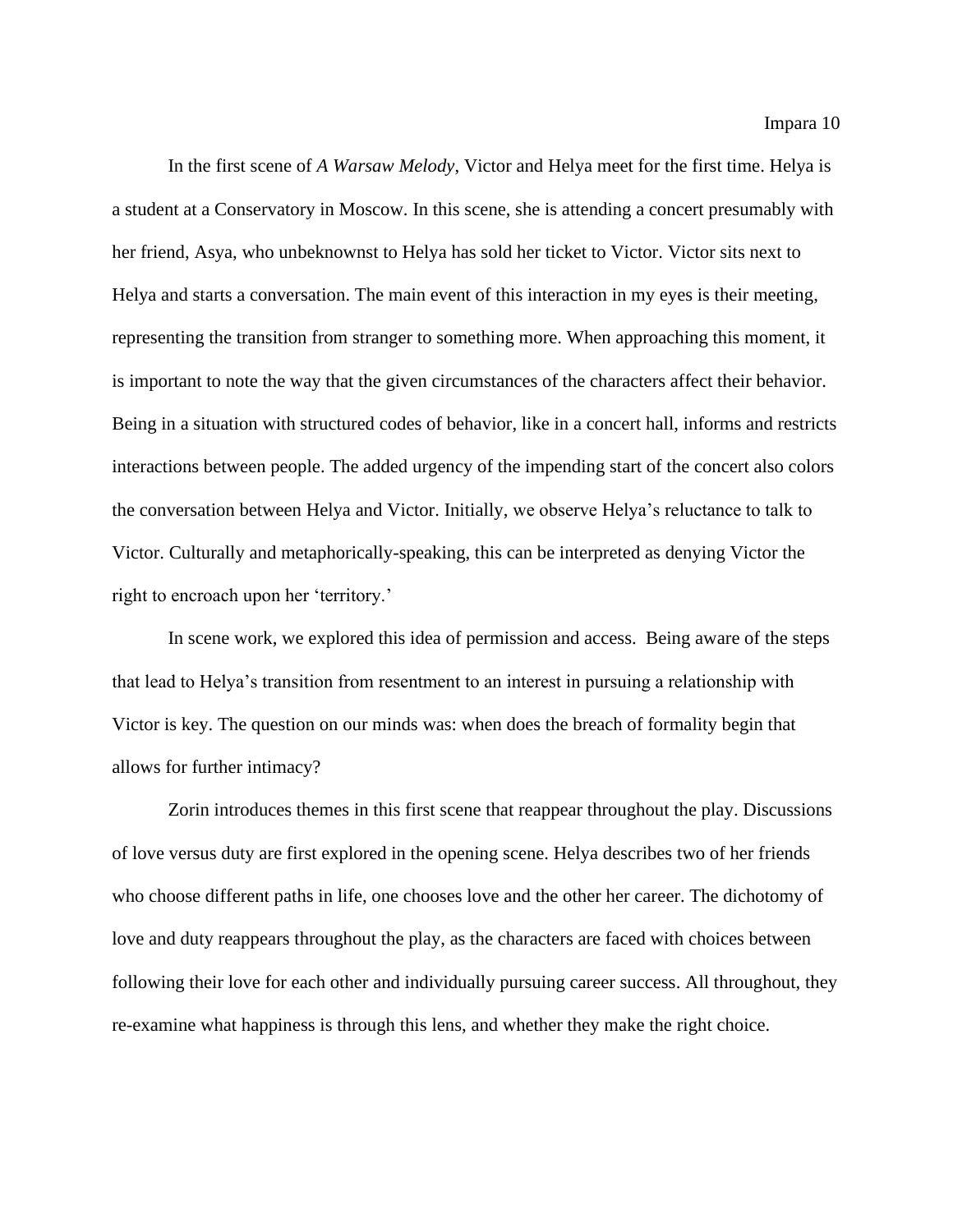Impara 11

Walk Home:

Helya and Victor achieve a new level of their relationship when they agree to meet again during the walk home from the concert together. Helya and Victor both confess their interest in one another, thereby engaging in mutual vulnerability. The challenge of this scene (as with the other street scenes) is creating a concrete environment in an abstract space. Physical life for the actors was a useful tool to accessing that specificity and making the world feel real. Business with hats and coats and collaborative visualization of what the street looks and feels like helped ground the actors, allowing them to more fully embody their characters.

Additionally, power dynamics of flirting dictate much of this scene. We also played with spatial dynamics to build a sense of urgency. We chose where in the space the door to Helya's dorm is, every time she approaches that door the stakes are raised as Victor tries to keep her with him. Helya is aware of this and can use it to her advantage. In their relationship, Helya holds a lot of power; however, the way she wields that power is not always what is expected. Helya is an outsider to Soviet Russia, and she is aware of it. She weaponizes her foreignness as a means of advancing herself in social situations. With Victor, she steers the relationship in the direction she wants by suggesting to him how he should take charge.

First Date:

Helya maintains the upper hand in her relationship with Victor through banter. However seemingly aloof she is, she is actually just as invested in the relationship as Victor is. A power shift occurs in this scene when Victor discovers that Helya has prepared for their meeting by reading Khayyam (a philosopher whom Victor quotes). Helya has unintentionally shown her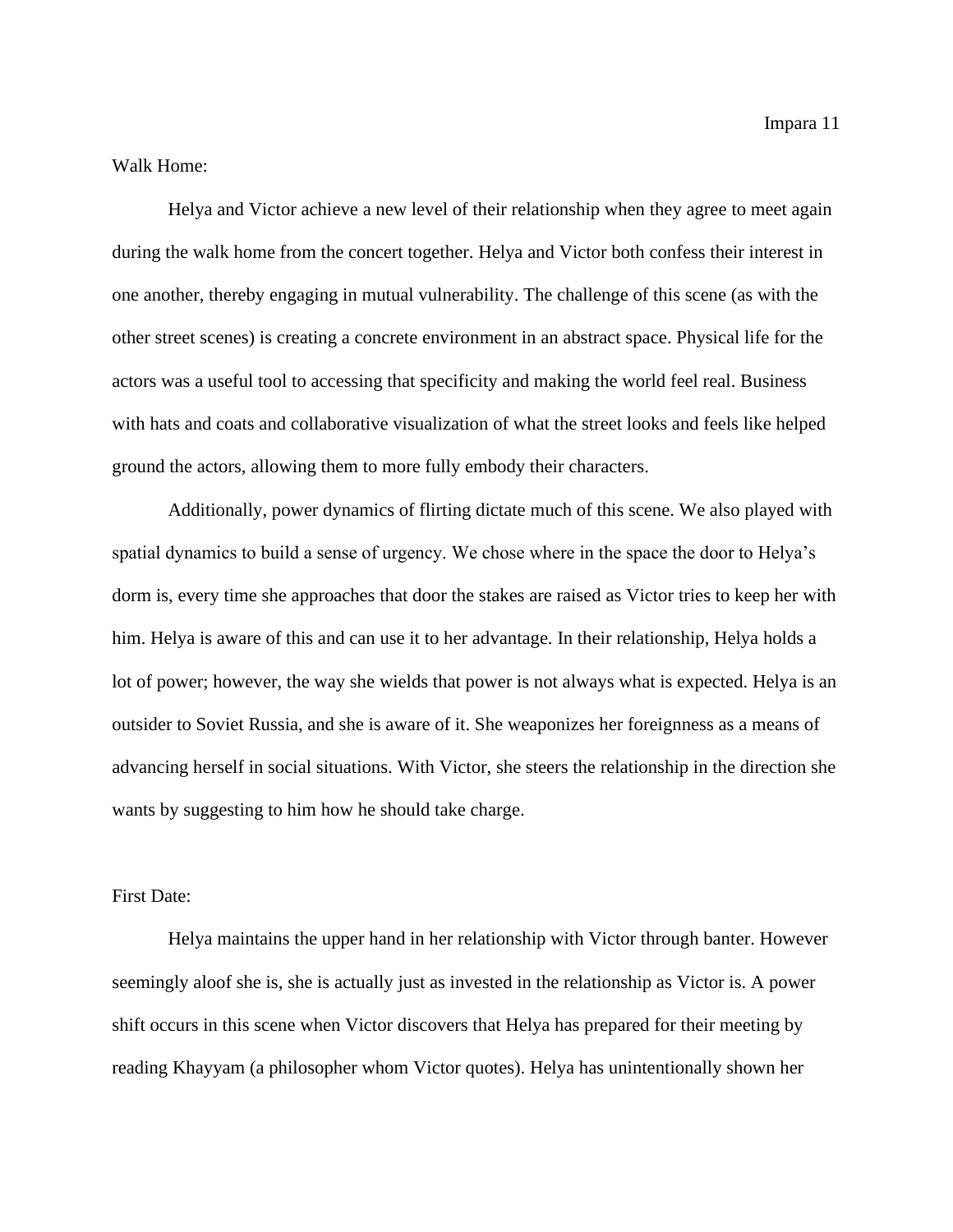hand, and when Victor calls her out on it, she responds defensively trying to reclaim her ground. This moment emphasizes a key personality difference between the two characters—while Victor is open from the start, Helya puts up a front. In terms of building tension, we found several moments where Helya and Victor almost kiss or touch only to withdraw. People become invested in the lives of characters when they recognize the humanity of the characters, these moments of recognition can come from little moments of awkwardness like chinks in armor. Although the war informs their lives in many ways within their relationship, there is peace and

## safety in their love. It transcends war and politics, but also feels raw and real.

#### Warsaw Booth 6:

At this scene in *A Warsaw Melody,* taking place in an international call office in Moscow, the relationship between Helya and Victor has developed to the point where jealousy comes into play. Helya plays with this dynamic by intentionally not telling Victor who she has called on the phone. This scene also holds the first moments of direct physical intimacy. For instance, a particularly climactic moment in the play occurs when Victor declares that "The Gentleman is on his knees", revealing his outright commitment to Helya . In response, Helya says that he 'looks' like the expression, "Slave free or gentlemen on his knees"<sup>4</sup>. I investigated this situation and found that the original text translates more directly to, "Master or lost". I liked the sentiment of the English translation, although it has a slightly different meaning. Regardless, what both translations have in common is Victor's total surrender to his love for Helya. I wanted to

<sup>4</sup> Zorin, *A Warsaw Melody,* 274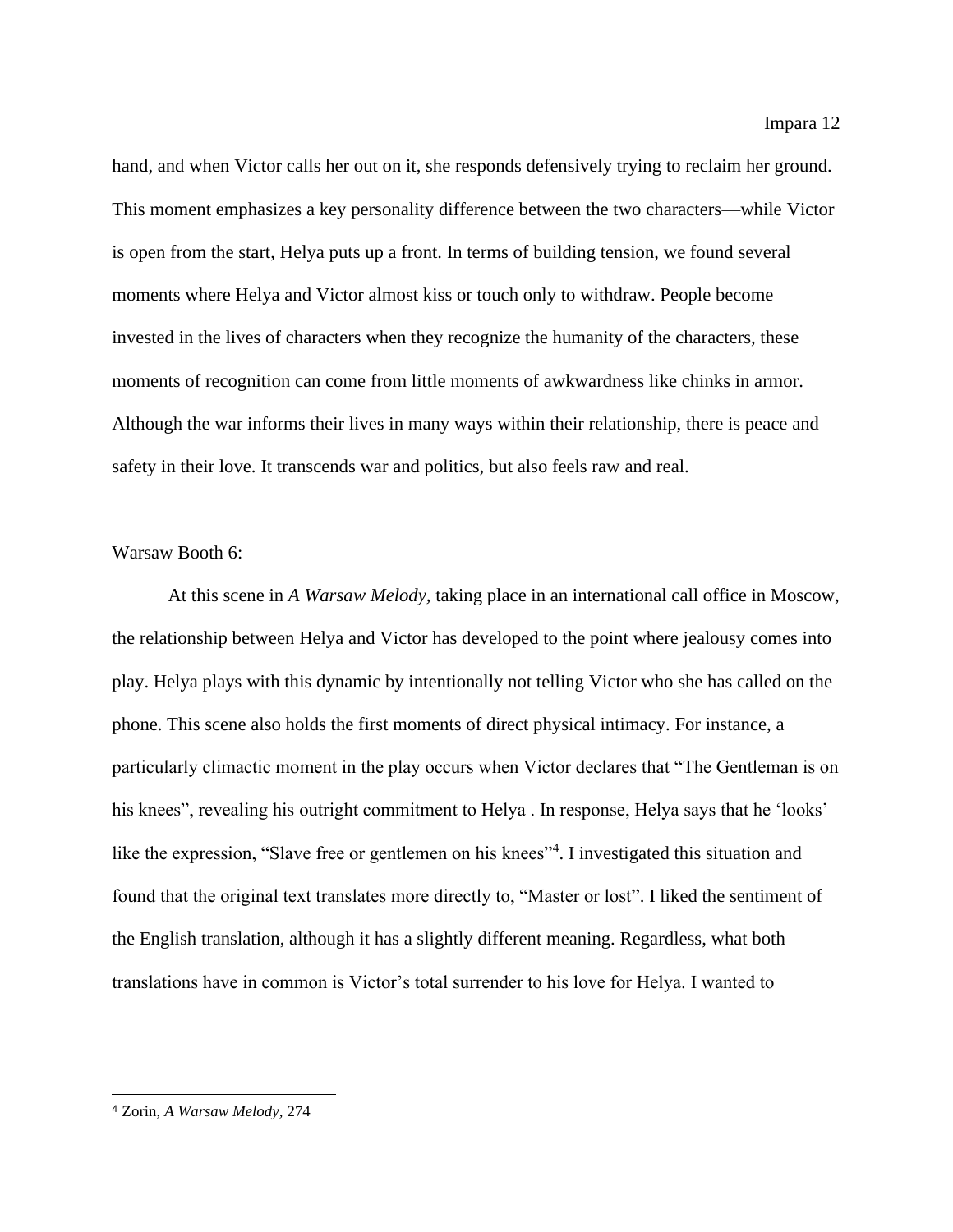highlight this moment. I did so by punctuating it with breath on both sides and blocking Victor in a strong position onstage.

#### Museum:

By this point in the play, Helya and Victor's relationship has further developed to the point of reaching a level of comfortability and physical intimacy with each other. Helya tells Victor stories about her life, showing that she wants to be completely vulnerable with him. Through this newfound vulnerability, Victor's notions of Russian masculinity become more apparent, especially when the two characters discuss what "strength" means to each. Independence and strength is important to Victor. He values the ability to be self-sufficient and renounces the need to rely on others. To Helya, strength is a symbol of Fascism— of the war that she encountered first-hand. Therefore, peace is more important to Helya. Ironically, talk of war is prevalent in this scene, despite their resolution to speak only of peace. Victor always thinks of something for them to do together. This dynamic is first established in the Museum. Helya likes this about their relationship.

#### New Years Part I:

The major event in this scene is Helya and Victor's acknowledgement that they have fallen in love with each other. Helya takes it upon herself to uphold Polish traditions. It is important to her to be strong and visible. Helya wants to be the most beautiful woman at the new year's party, she wants to stand out. She represents Poland now more than ever. Victor and Helya discuss the quality of a bottle of wine that they are drinking. When they talk about wine,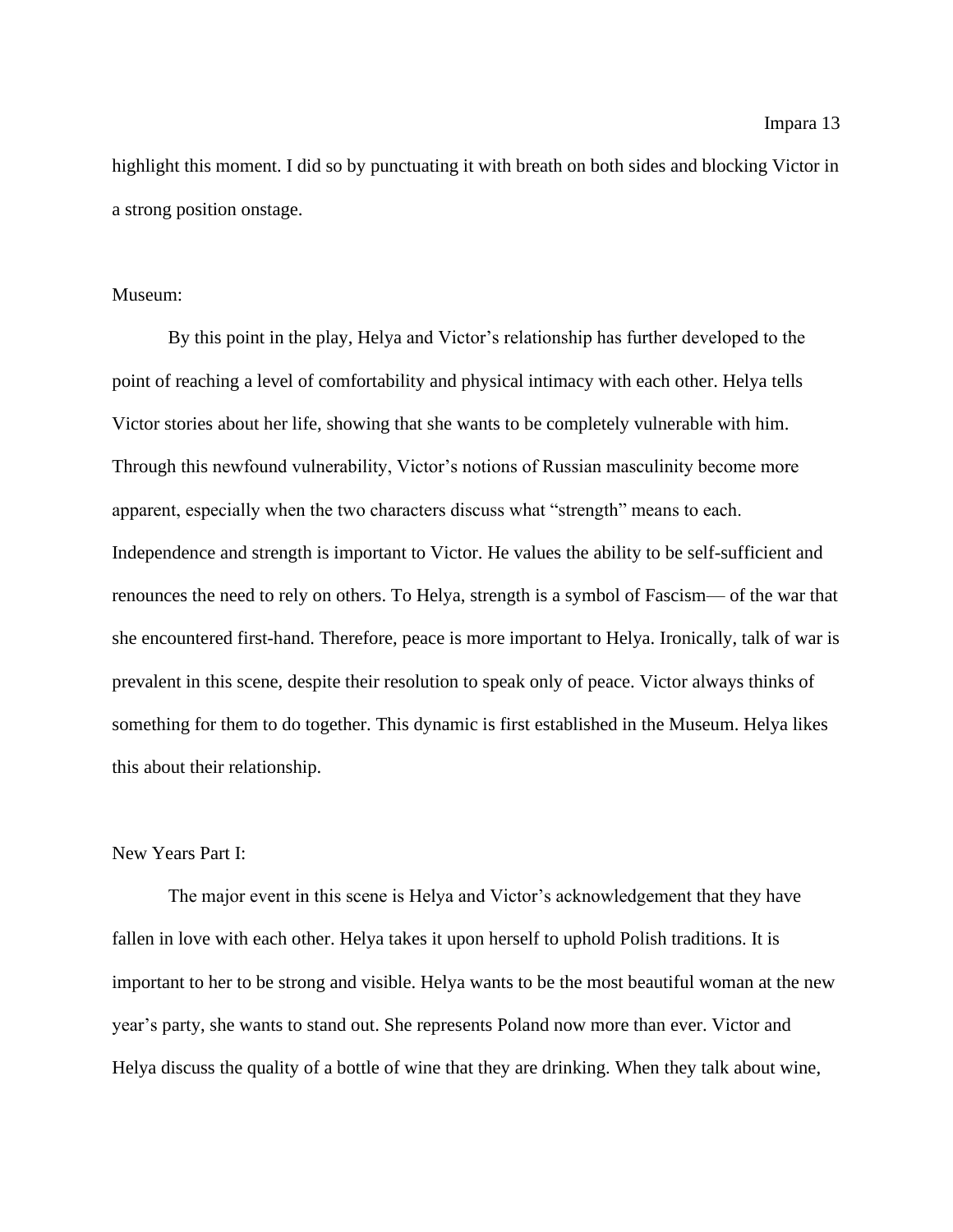they are talking about themselves. The bouquet mentioned is their relationship. This scene reveals a lot about the characters. Despite her confidence in many situations, Helya is deeply insecure. Victor and Helya share a tender moment when Victor puts the shoes on her feet. This simple gesture shows Helya that he reveres her. We get to look further into Helya's mind in this scene. Helya is overwhelmed by sadness during a moment between her and Victor when they dance. She is sad because she recognizes the temporality of beautiful moments such as these. To her, it is terrifying that they almost didn't meet, and she cannot fathom a world in which their lives failed to collide.

#### New Years Part II:

I split this scene into two pieces, because it felt as though two major events transpire in this segment, separated by the period during which Victor falls asleep. The major event in this scene so far (and perhaps the play altogether) is the proposal. Helya and Victor's whole relationship has built up to Victor's proposal to Helya. Helya's initial and deeply rooted fear of change causes her to push away the idea of getting married. Initially, we almost bought into Victor's feelings of rejection. But, we established that Victor actually sees this as an opportunity to explain himself and fight for the woman he loves.

#### Think of Something:

This segment is when Helya and Victor are torn apart. Stalin passes a law banning marriage to foreigners, leaving the characters romantically doomed. In order to cope with their devastating situation, both characters direct blame and frustration at each other. While Helya is aggressively aware of the implications of Stalin's ruling, Victor does not see the connection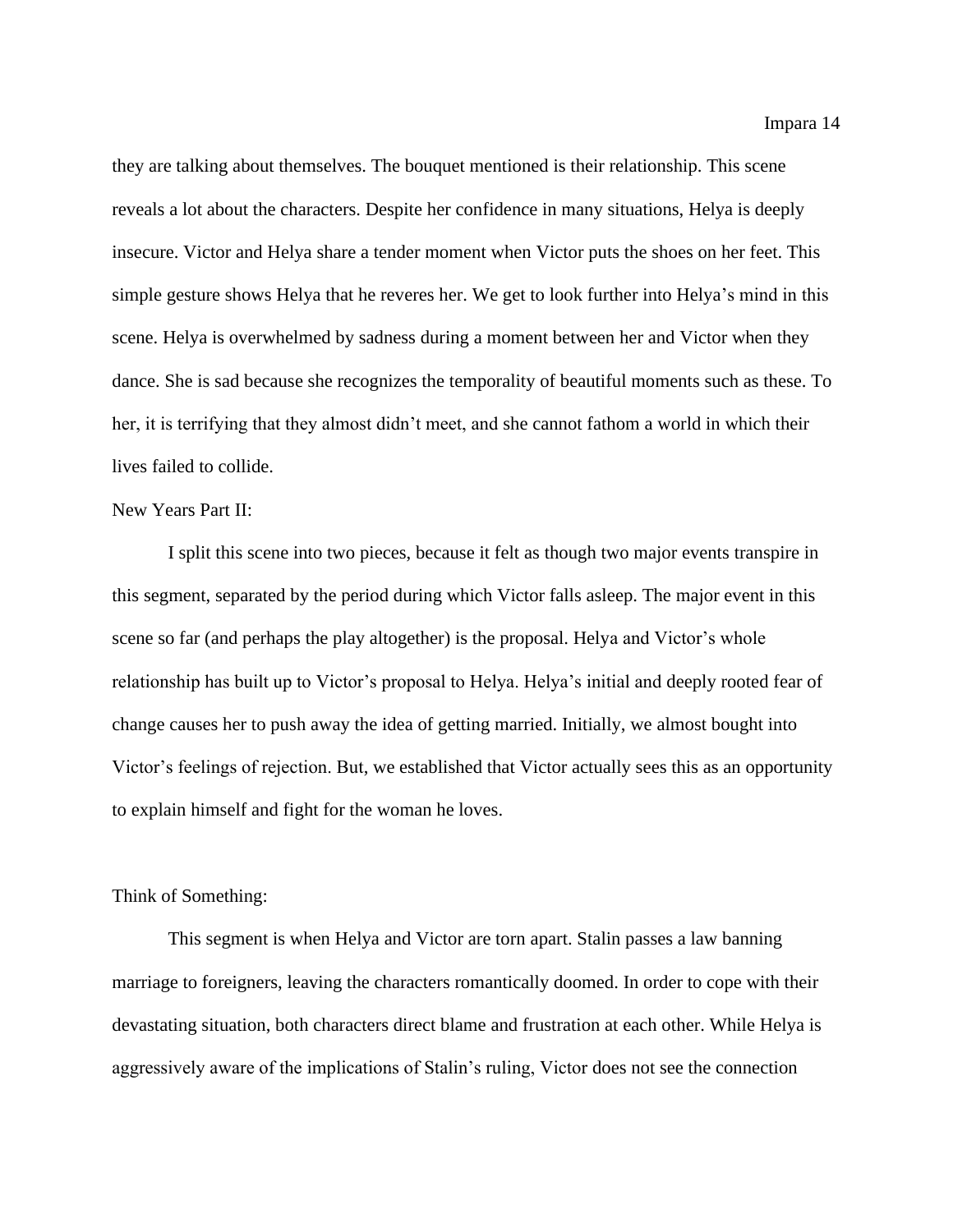between the law and their love, firmly believing that their love makes them impervious to any external force. Victor frequently acts as a voice of the Soviet regime, and that regime is what is tearing them apart to Helya in this moment he is responsible.

I experienced challenges while coaching the acting in this scene. It needed to be a culmination of action. Up until this moment in *A Warsaw Melody*, the relationship between the two characters was building. I wanted this moment to be catastrophic, and furthermore, to have earned that catastrophic nature. To accomplish this, I worked with the actors on instilling dramatic irony. Although they knew what would happen next, the audience still needs to witness a story arc that slowly unfolds as the play progresses. I also did not want the actors to leap to a place of artificiality and histrionic performance, just because they know the stakes of the situation. I worked particularly with Casey (Helya), who I found was pushing for emotion rather than playing the action of the scene. We worked together to 'earn' moments and take our time arriving there. Being aware of breath and pacing helped, as well as being mindful of the given circumstances and actions of the scenes.

#### PART II:

#### It's Me Part I :

The phone call that opens this scene is the first contact that Helya and Victor have had with each other in ten years. What I kept in mind was the question, *what does it mean to hear that person's voice after so long?* Although it is a short scene, and the two characters do not interact physically, there is a lot of room for discovery for the actors. Victor has to make the decision to call Helya, and he also has to be appropriately affected by the male voice that first answers on the other end of the line (Helya's husband). Both Helya and Victor need to go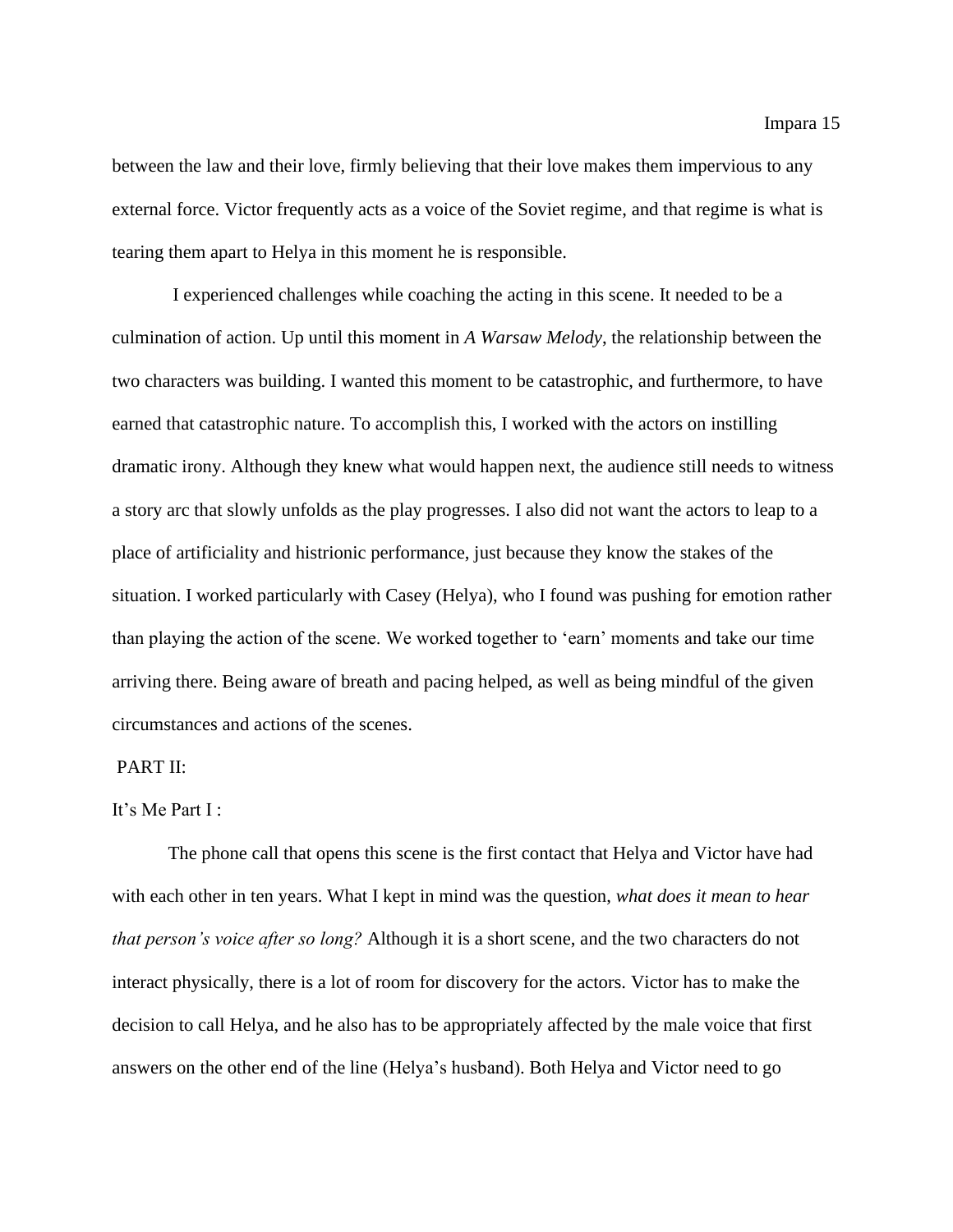through the steps of realizing the significance of who was on the other end of the phone and how much romantic longing and tension exists in this moment. They then needed to make a decision regarding how to proceed knowing these feelings. I wanted the actors to play with the process of experiencing that emotional turmoil.

#### It's Me Part II:

The initial interaction between Helya and Victor in this scene mirrors that of their first date. In this sequence of the play, the two characters physically meet for the first time in ten years. As a result, they must navigate the awkwardness and complexities of this reunion. Both Helya and Victor attempt to ascertain how the other feels and subsequently decide how to behave. Their dynamic is strikingly different now. One way in which their relationship differs is conveyed through Helya's attitude toward her foreignness. She is in her home country now; in other words, this is her territory, making Victor the outsider. In a way, Victor's presence is what makes Helya an outsider, she has to speak to him in Russian. Victor tries anyway and calls on memories from their past. Helya alludes to Victor's role of the person who is always thinking of things for them to do, and she instead decides to play the host. By Helya assuming this role, the character dynamic switches. However, the past romantic tension still lingers in the present—both veil acknowledgements of their feelings for each other. Victor, in his admiration for Poland and Warsaw, is subtly expressing his admiration for Helya. Helya knows this on some level, but pretends not to. In the final moment of this scene, Helya asks Victor if it really is him. He responds, "It is Helya, it's me." <sup>5</sup>This simple reply provides a moment of transparency and

<sup>5</sup> Zorin, *A Warsaw Melody,* 288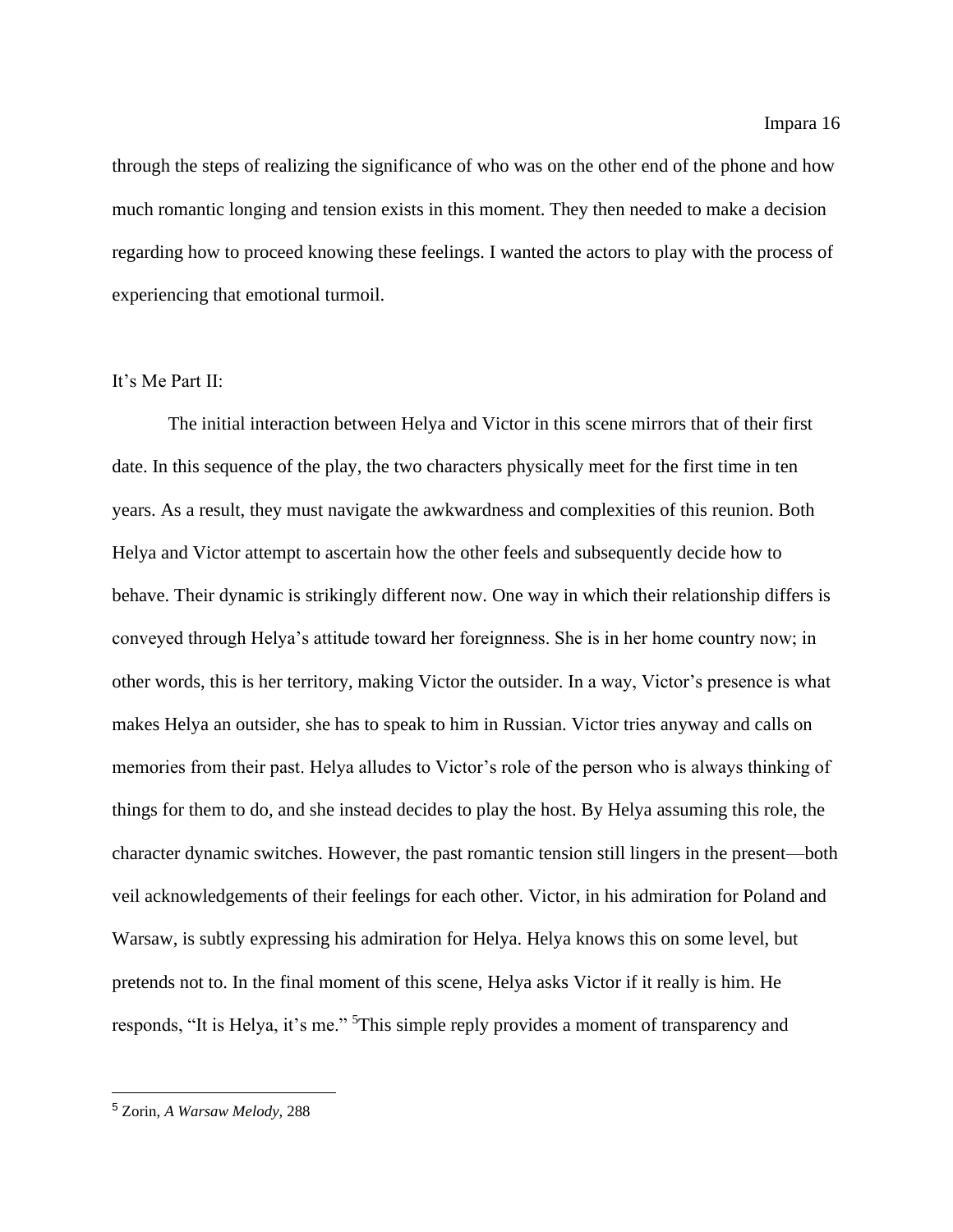functions as a touchstone for both characters to acknowledge that they are together physically and emotionally again.

#### Restaurant:

Helya and Victor 'rediscover' each other throughout the course of their conversation in the restaurant. In fact, this scene is all about rediscovery. Victor and Helya discuss Helya's friends and the divergent paths that the two characters took in life, with one choosing love and the other choosing duty. Helya wants to know what the right choice is and fears she has made the wrong one. Although both characters find that their feelings for each other are still there, they must trade confessions of their spouses. Helya then sings, and the familiar melody is back. It recalls the times of Helya and Victor's love, and the music thus becomes a confession of love itself. In this moment, Victor truly realizes that he still loves Helya. Helya, thinking similarly, goes on to confess her feelings for Victor. He does not know how to respond, saying only, "What can I say? What?"<sup>6</sup> . Victor's helplessness represents a classic device of Russian drama— what is unsaid holds the weight of the scene. This particular moment reminds me of a scene in Act 4 of *Three Sisters* by Anton Chekhov, between Irina and Tuysenbach they are engaged to be married although she claims she does not love him, this is the last scene before he is killed in a duel against a rival for her hand. He wants her to say she loves him and she cannot<sup>7</sup>. This scene speaks to the Chekhovian style of Zorin's play.

<sup>6</sup> Zorin, *A Warsaw Melody,* 291

<sup>7</sup> Chekhov, *Three Sisters*, 299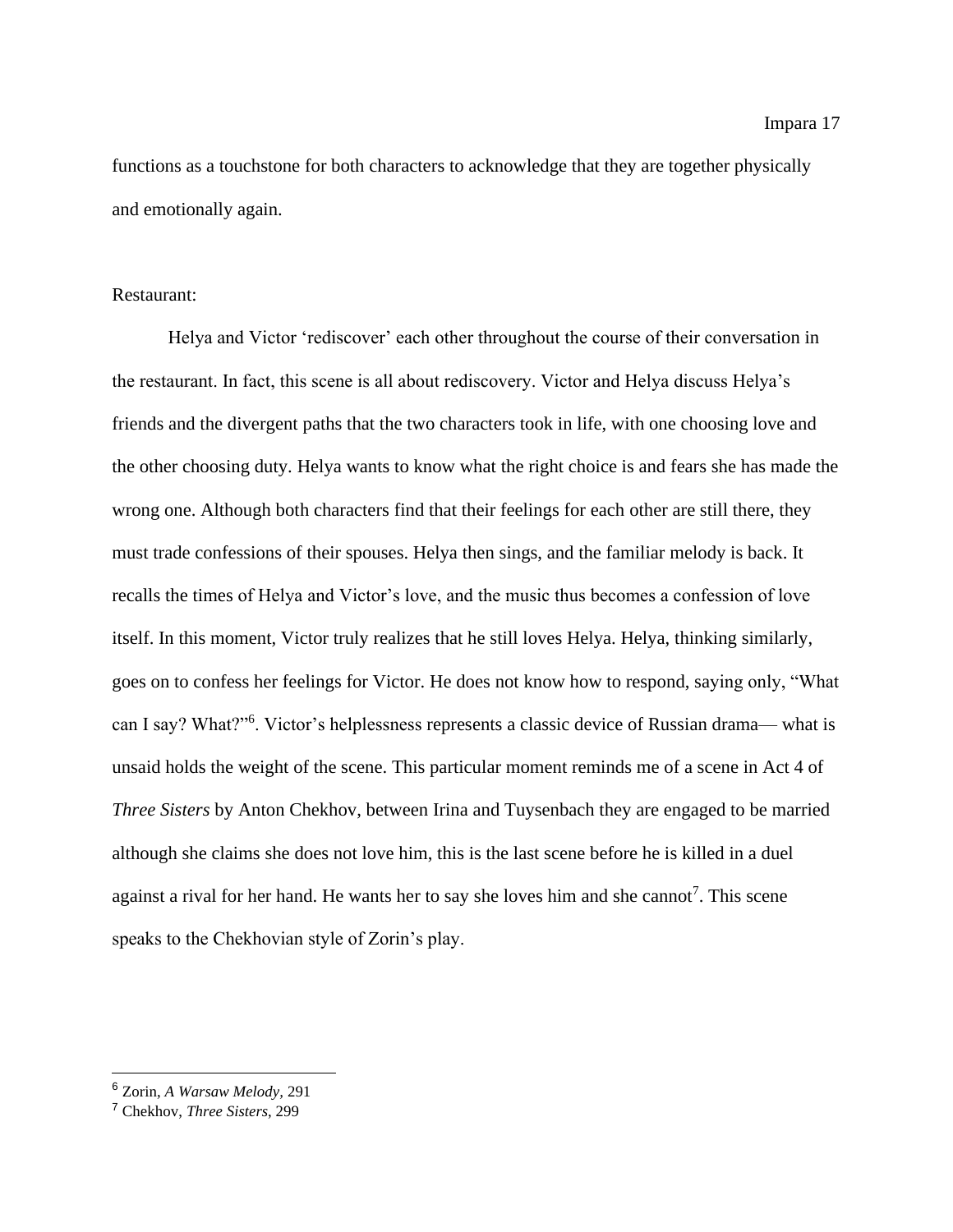Bouquet Matured:

Here, in *A Warsaw Melody*, is another street scene where another goodbye occurs. Helya and Victor share a kiss, representing an emotional moment of honesty between them.. Helya begs Victor to go with her, but he resists out of duty to his commitments. Again, the dichotomy of love and duty dominates their lives. But as Helya is walking away, he calls her back, needing her to know that his refusal is not because he doesn't love her. The two characters part ways, again missing the moment when they could find each other.

#### Concert:

The play undergoes many emotional shifts and transformations, which are essential to its humanizing impact. Another ten years have passed, and Helya and Victor are back in Moscow. Victor surprises Helya in the dressing room of her concert during intermission. Again, the two characters are in the throes of discovering the status of their current relationship. However, Helya is distracted and claims to not have noticed Victor in the audience. This lack of awareness of Victor's presence betrays a major emotional shift for Helya, given that she previously always sought him out in the audience. This is a signal that she has ultimately moved on from their past romance in some form.

Over the course of the scene, both characters reveal that they are not married anymore. An important dynamic between the now former couple throughout the play is Victor's correcting of Helya's Russian. Her mistakes are endearing to Victor. Victor claims that without her mistakes, it would not recognize her. However, in this final conversation, Helya makes no language error. Meaning that Victoris no longer able to recognize the person he once loved.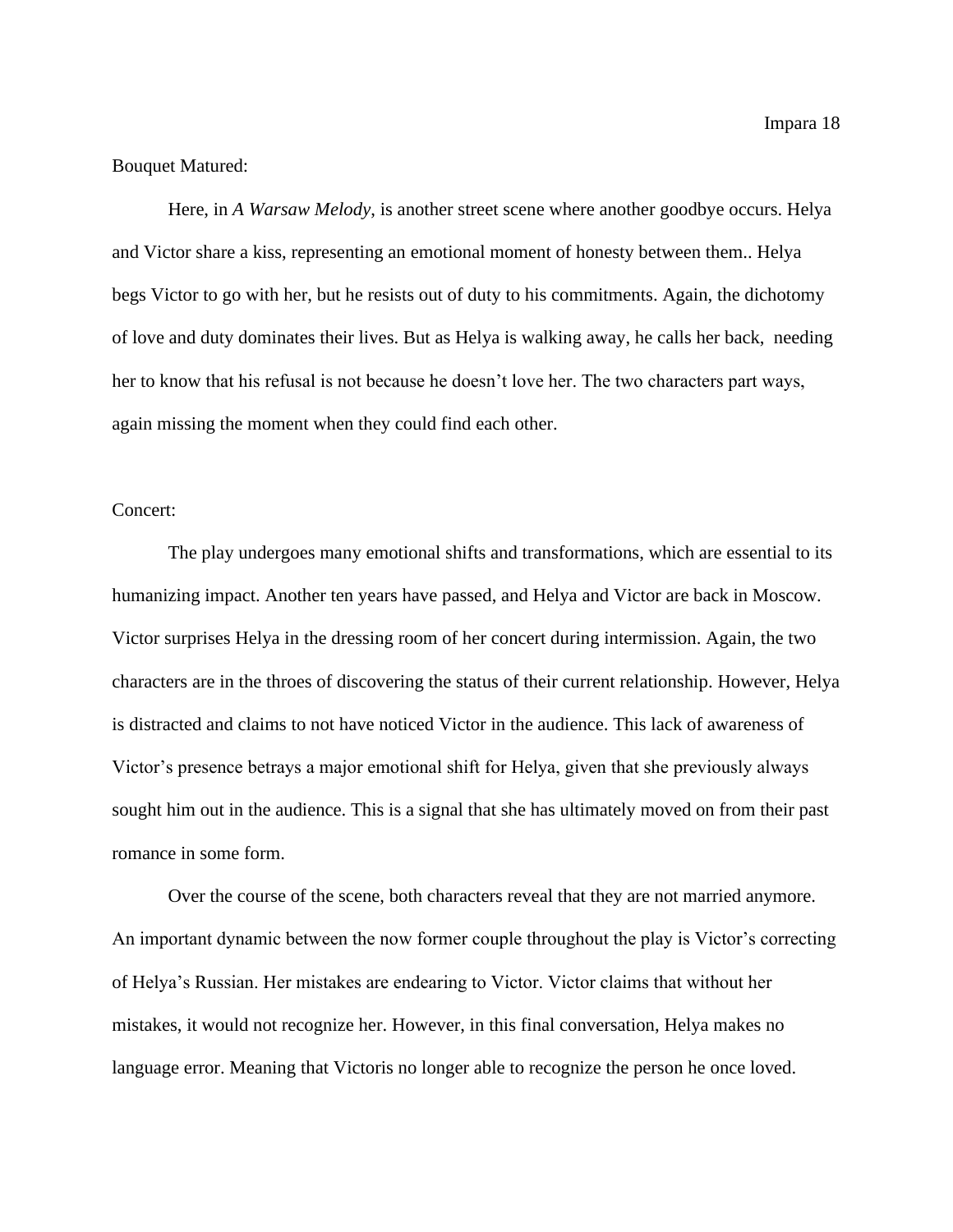There is something incredibly tragic about the goodbye in this scene, because it is finally possible for the characters to be together. But yet again, they have chosen not to follow that path—Victor will not visit Helya, and time has officially taken its last toll. This is the primary difference between Russian tragedy and Greek tragedy. In the former, the people create the 'fall' while in the latter it is laid upon them. Considering the idea of fate as an entity is cause to wonder whether or not Helya and Victor's paths in life were in opposition or in accordance to their fate. Perhaps they were meant to be together all along and never manifested it. *A Warsaw Melody* leaves Helya and Victor with a sense of peace and acceptance but a longing for what could have been.

This is not naturalism. Since this play is written episodically, leaning heavily on mood, creating that mood was integral to the design process. Using lights, sound, and costumes we wanted to create a world in which these characters 'live' in their memories for each other. This is a period piece, so being truthful to the time in which it is set is important. The reign of the Soviet Union is a particularly striking era of history. It is a juxtaposition in itself, containing both excess and deprivation.

Designing the set was an extensive process. My set designer and I meticulously discussed how to best use the stage space. We wanted to have a set that could represent many different environments. Playing with abstract ideas, of a collage type backdrop, or the possibility of using projections, we ultimately landed on the idea to build a wall. This wall would serve the dual purpose of evoking an

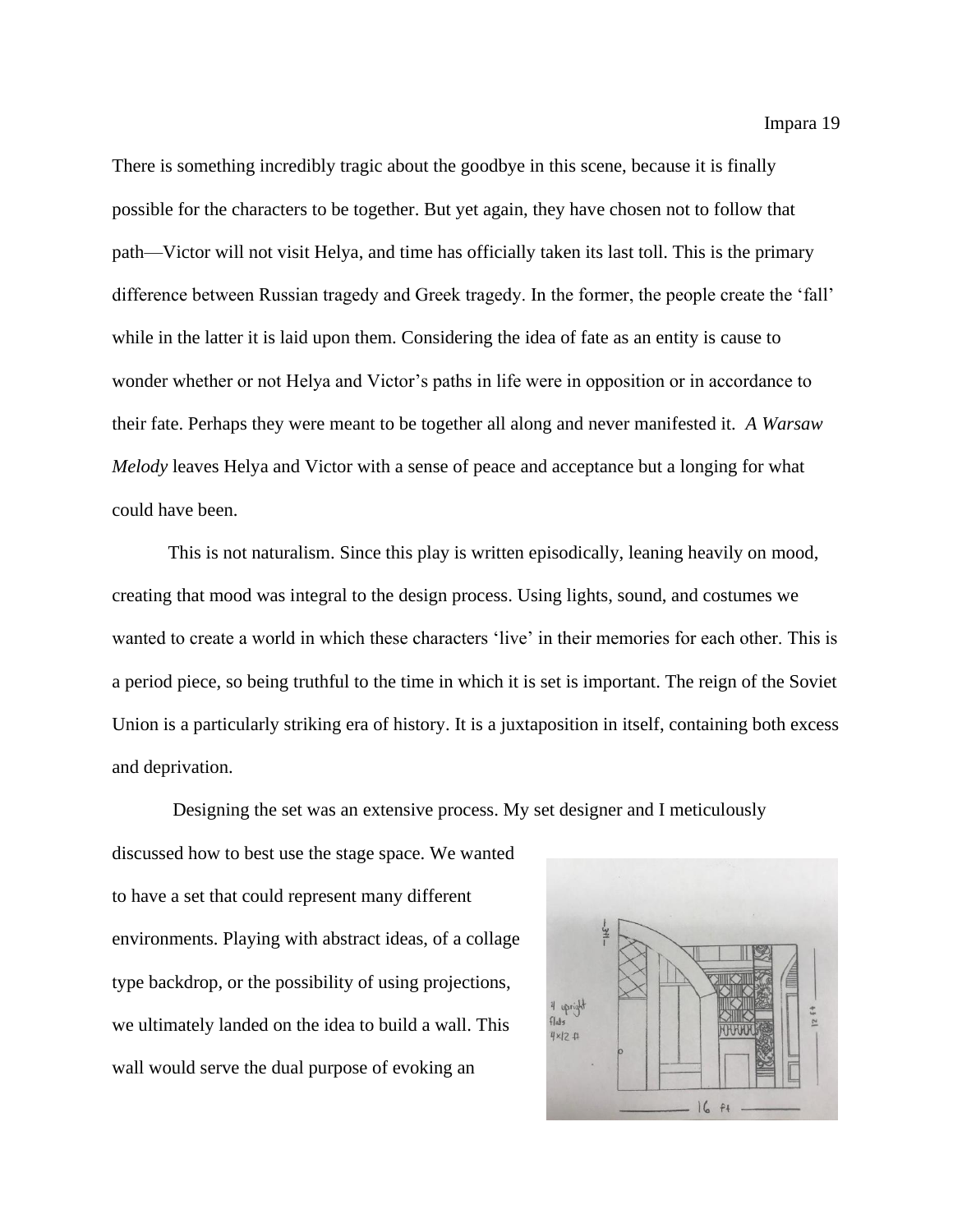Eastern European style while simultaneously being able to be lit differently according to an 'inside' versus 'outside' environment. Katie Homer-Drummond, who designed the set and costumes, looked through books of Eastern European architecture to find inspiration for a versatile design. We had to contend with budget limitations, but ultimately landed on something we could both be happy with. One thing that I observed during my time in Moscow was the pastel colors of the buildings. These colors were striking in their vibrancy, a quality that differs

so much from cities in the United States. Katie used this characteristic to inform our color choices for the play. She designed the color of the paint on the set to look like sunlight on snow, creating an expressive color palate.

We also were fortunate enough to get our



hands on a streetlamp. The streetlamp was an important symbol in this performance, both grounding the street scenes in space, while also symbolizing the crossroads at which the characters frequently find themselves.

This piece is heavily mood-driven. As I previously stated, this is not a naturalistic play. Instead, it is highly cinematic, with elements of a memory play. What better way to create a mood than lighting? One visual image that I was particularly drawn to was the idea of having small hanging lights decorate the stage. Russian theatre is highly experimental particularly in comparison to American theatre. Directors are free with forms and images that tell the story beyond concrete representation. In a production of *Drums in the Night* at the Pushkin theatre in Moscow, a plethora of lit orbs descended upon the stage. It was an incredibly beautiful and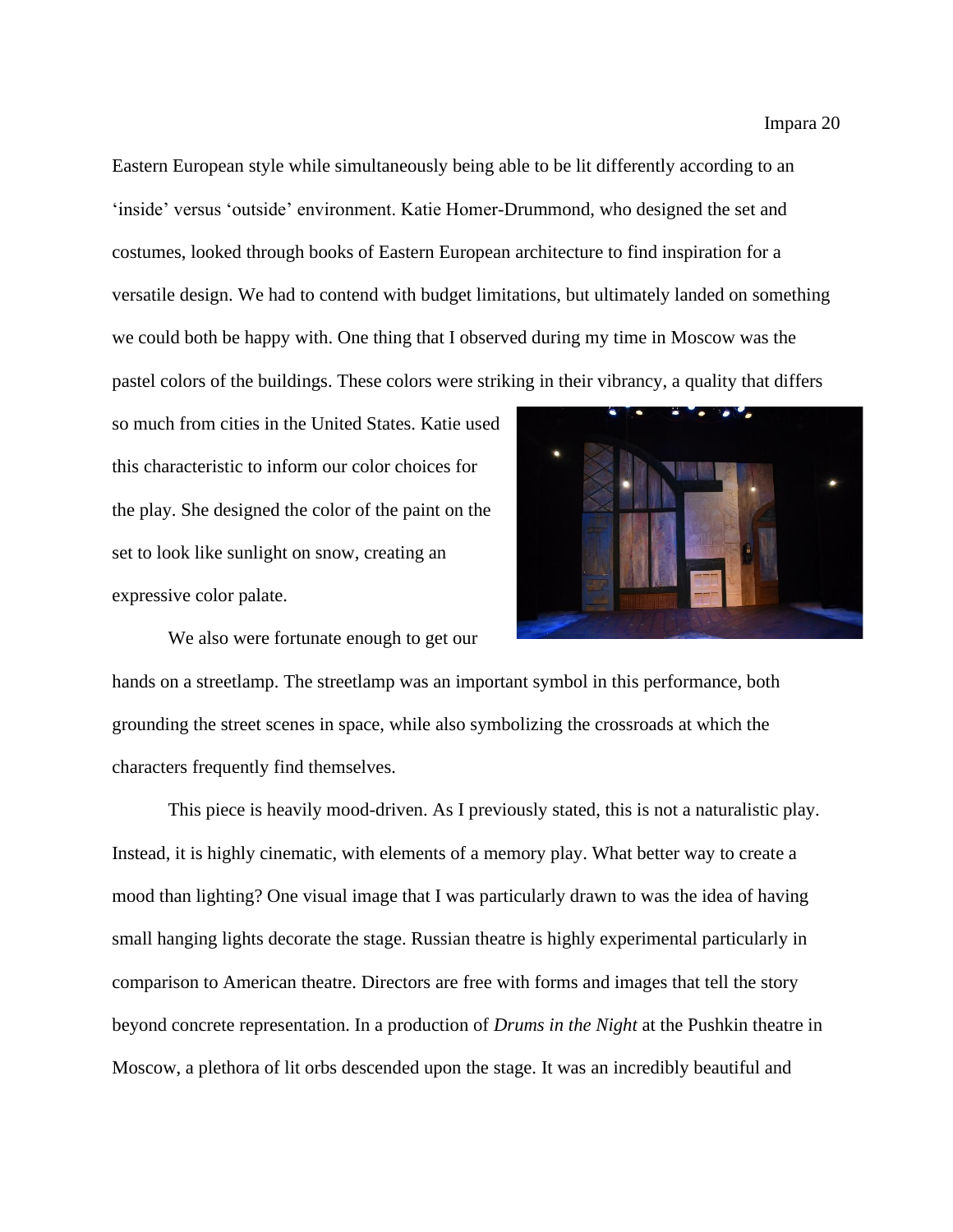#### Impara 21

moving image. Therefore, I felt inspired to capture some element of the spirit of spectacle in

Russian drama by emulating that. I was drawn particularly to the lights, because they also represented stars. This aesthetic decision worked well with *A Warsaw Melody's* themes of starcrossed lovers and fate. Furthermore, I wanted to play with the lights as a symbol of the characters being a part of something bigger and something they are at the mercy of. Notably, these hanging



lights were the last thing illuminated on the stage at the end of the play.

Since there are so many scenes in this play, crafting transitions was a crucial part of the design process. My lighting designer Josh Turner and I used the hanging lights as well as some lower and colored lighting to connect the scenes. I asked my lighting designer to look at winter colors, sticking to cool blues, whites, and some yellows, reminiscent of streetlamps cutting

through the snow. I assembled pictures online to act as inspiration for designing the environments in the show. Due to the transitions, we had minimal set pieces in the show. Therefore, it was very important that we distinguished each setting using lights. The looks we programmed initially were too



washed out and lacked both depth and texture. With too many lights on, the specific details of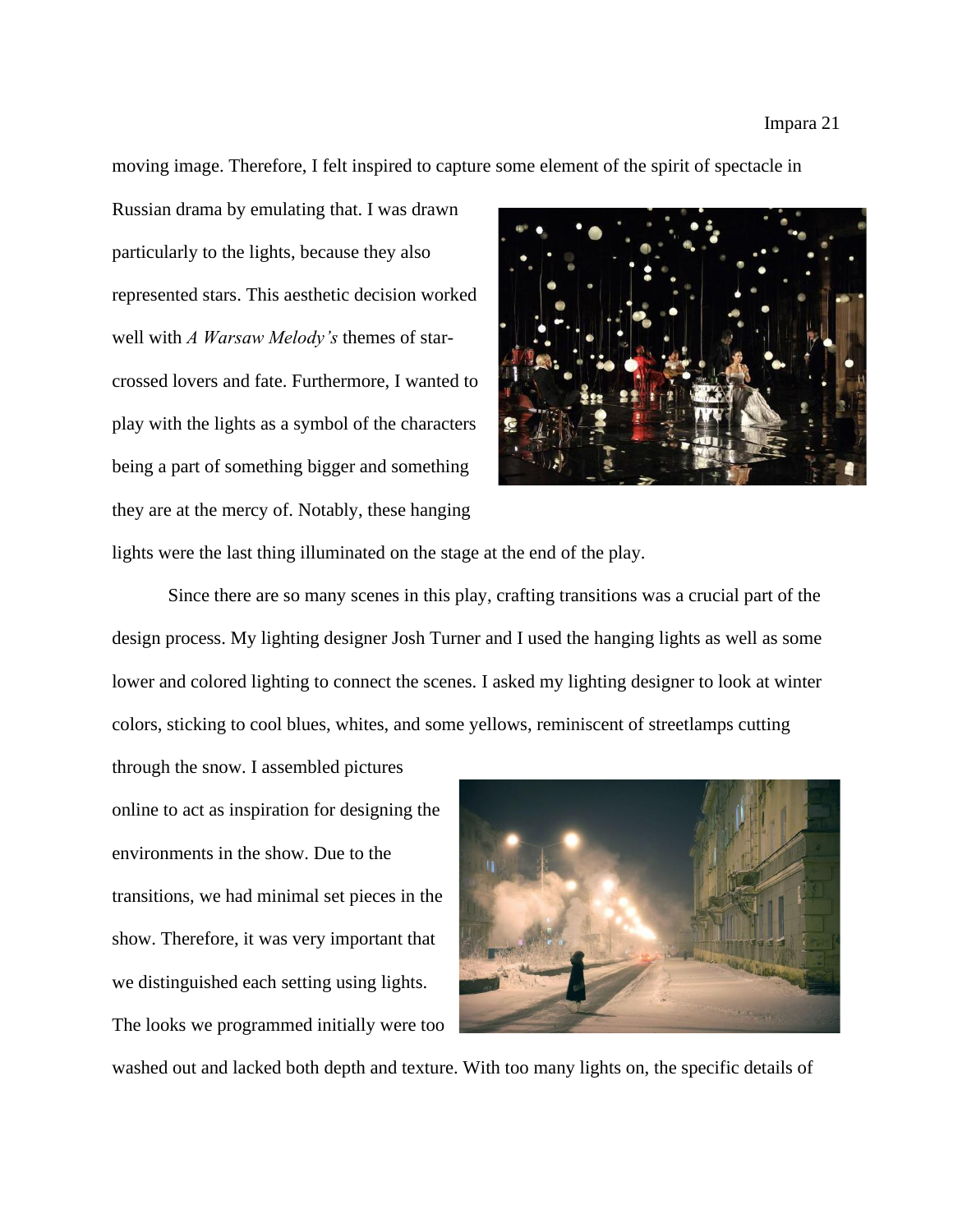the scene setting were unclear. My lighting designer, and I stayed one night after tech and reprogrammed the entire show. We played with the direction of light, deciding that only the necessary territories that the actors used in the scene should be lit. Adding more of an aesthetic 'atmosphere' made the spaces feel more real. The development of the museum scene is a good example of this revision. Initially it was just a white wash, but Josh had the idea to use the specials that we had built into the plot to light specific areas of the stage and to blend that light a little like exhibits in a museum. It created a much more dynamic scene.

I isolated moments in the script when I wanted to use specials. We developed hard spots in each of the four corners and center of the stage. I used these spots for Victor's monologues which denote the passage of time. Positioning the characters in these spots at certain moments in the play added visual significance to them.



We experienced technical difficulties with lighting. During our final dress rehearsal and our opening night, the light board in the Kander Theatre (where the show took place) turned off in the middle of the performance, making it impossible for our light cues to happen. This caused me and our production team a great deal of stress. We ended up devising a contingency plan. I blocked an alternate ending to the show since we had previously ended the show with a light cue. Fortunately, we were able to reprogram all the cues onto a different device, allowing all the other light cues in other shows to go as planned. We were very grateful for this, given that the lights added immeasurably to the 'atmosphere' of the show. This technical setback made me even more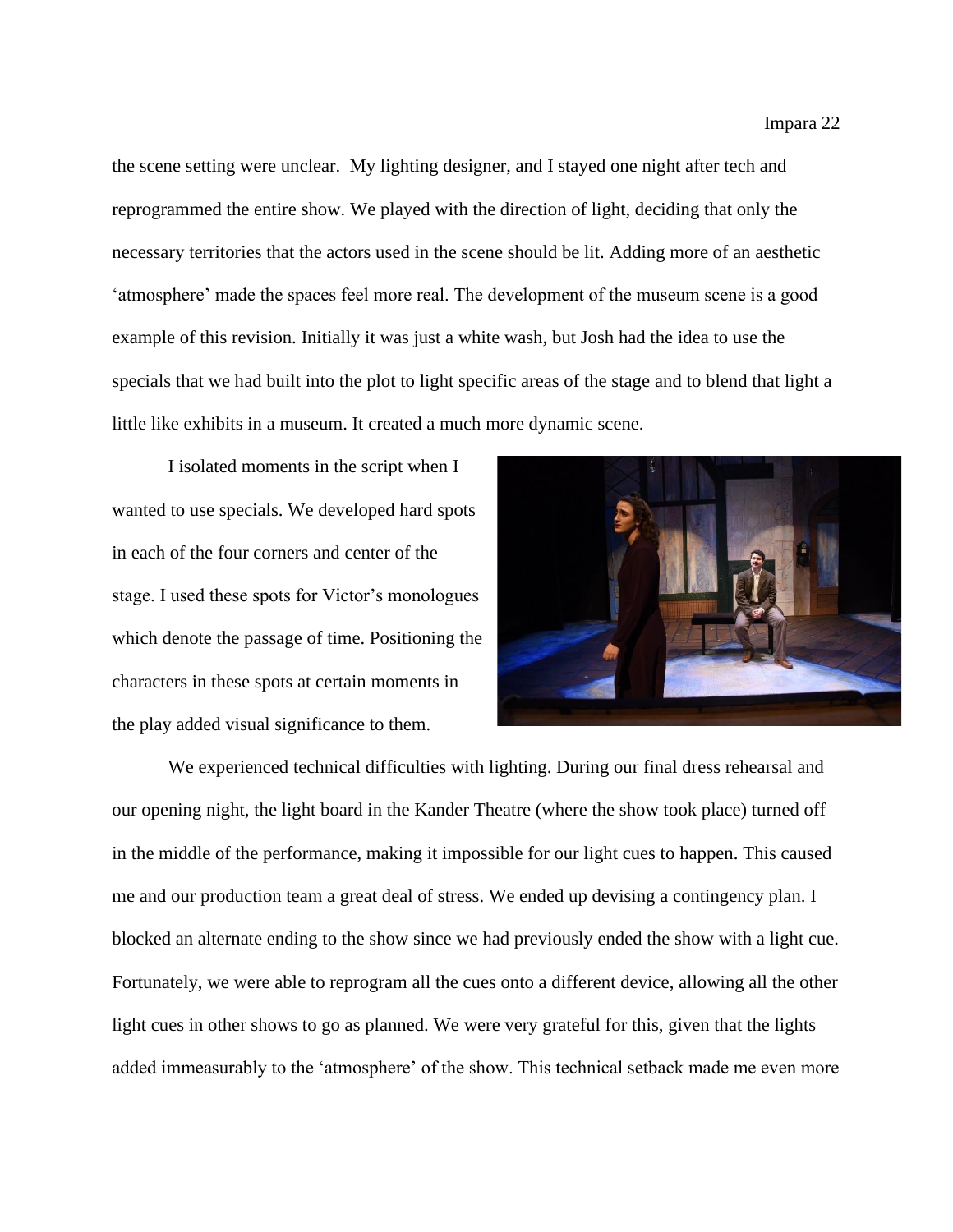appreciative of how solid the rest of the show was. The most important aspect of the performance was the story between Helya and Victor , which remained intact, even if it did not look exactly as we had planned. The actors carried the show well and did well telling the story, regardless of what was going on around them. I learned about how to handle setbacks like this and was gratified to see how well the whole team rose to this challenge.

*A Warsaw Melody* covers several decades in only 90 minutes. We wanted to make the

costumes period-appropriate, while also fitting into our budget. We decided to give both characters a standard look. For Connor, it was a suit throughout the whole play, since men's fashion did not change much in the periods we were considering. However,

he did change ties to denote time change. For Casey, we had to consider that her character

required a lot of costume changes. Therefore, we had to strategize how to make those efficient and doable. Katie (who also designed costumes) and I made several trips to thrift stores in the area with the goal of finding pieces that could be period appropriate.

For Helya's basic look, we chose a dress with a silhouette reminiscent of styles of the '40s, but

one that could still be appropriate in other periods. Trying to find a through-line of color was a focus for us as well. We landed on purple and navy for Casey's basic costume which was reflected in the set.



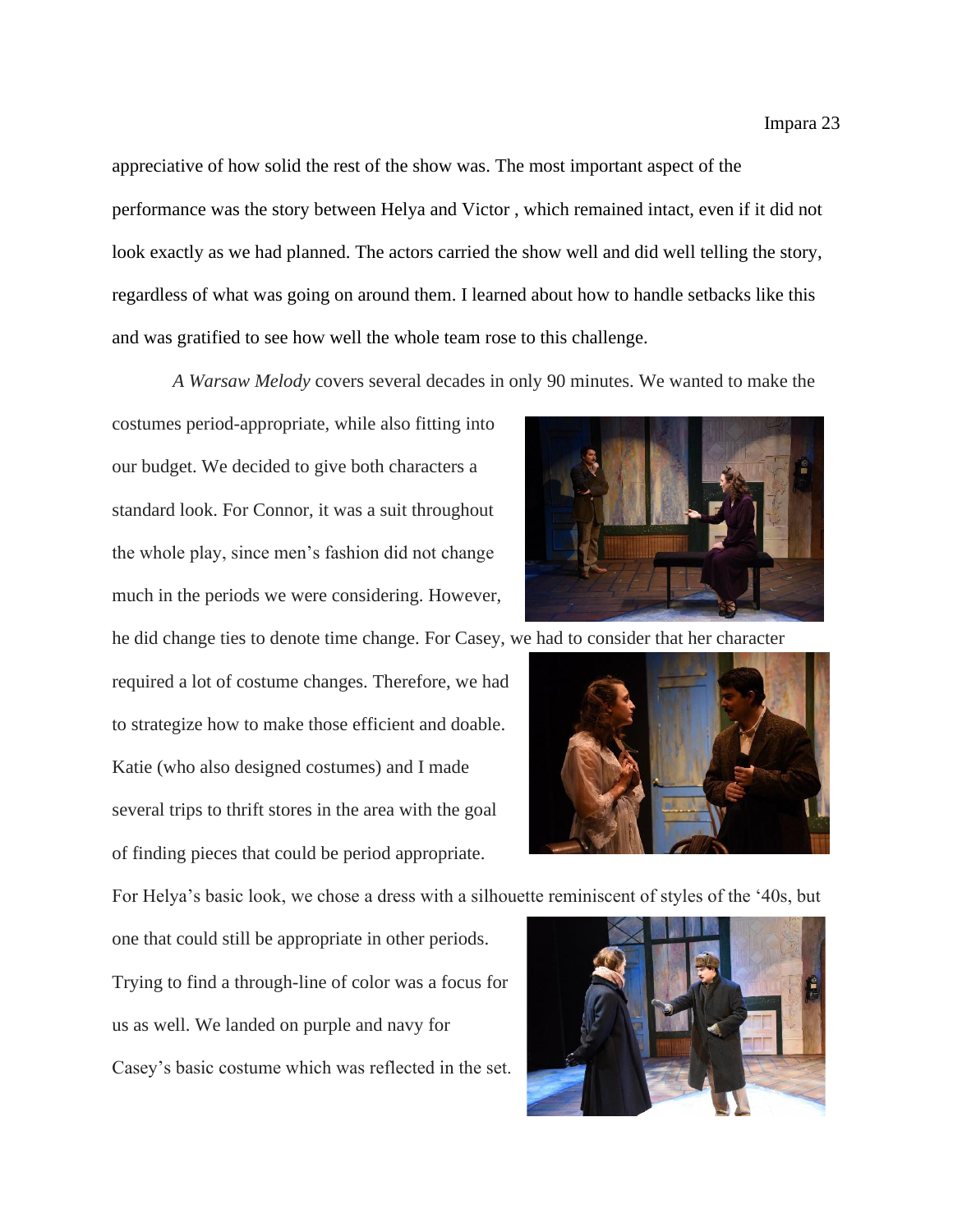She also had several green garments. Coats and winter accessories were important considering the fact that we were working with a wintery Eastern European setting. Yet, not all fashion decisions were determined by us—the script specified certain pieces. For example, when the couple exchanges gifts, Victor gives Helya shoes and Helya gives him a tie. We thus spent time searching for the 'right' shoes and a tie to match. For the second part, Victor's tie is red to symbolize his Soviet ideologies. We gave Helya victory rolls, a hairstyle popular for women in post-war Europe. In contrast to Helya's frills, Connor simply had a short haircut and a mustache. The costumes lent a great deal of personality to the actors and helped them immerse themselves in their characters more. But period pieces have a way of doing that, since the clothes you wear speaks to the environment and kind of person you are.

The show itself is named after a song. Music is therefore the fabric of the play. I wanted it to run through and tie together all of the pieces. Zorin qualifies the title by calling this play "A Lyrical Drama in Two Parts<sup>18</sup> alluding to the lyricism that takes this play out of the naturalistic realm and speaks to the importance of music in it. Music is visceral, and it can instantly take us back to a time or a place. It can make us feel something so deeply and so suddenly. To me, the "Warsaw Melody" is a song that intensely moves Helya and Victor, while their relationship functions as the ebbing and flowing melody. In many ways, this is a memory play, and I wanted the music to set the tone and attitude for the memory captured by this story. Marlena Gonzales, a TIMARA student at the Oberlin Conservatory, designed the sound for this play. Together, we worked on establishing what the 'goal' of the music in the play should be. There are many transitions in *A Warsaw Melody*, so we used the music to drive those transitions and meld the

<sup>8</sup> Zorin, *A Warsaw Melody*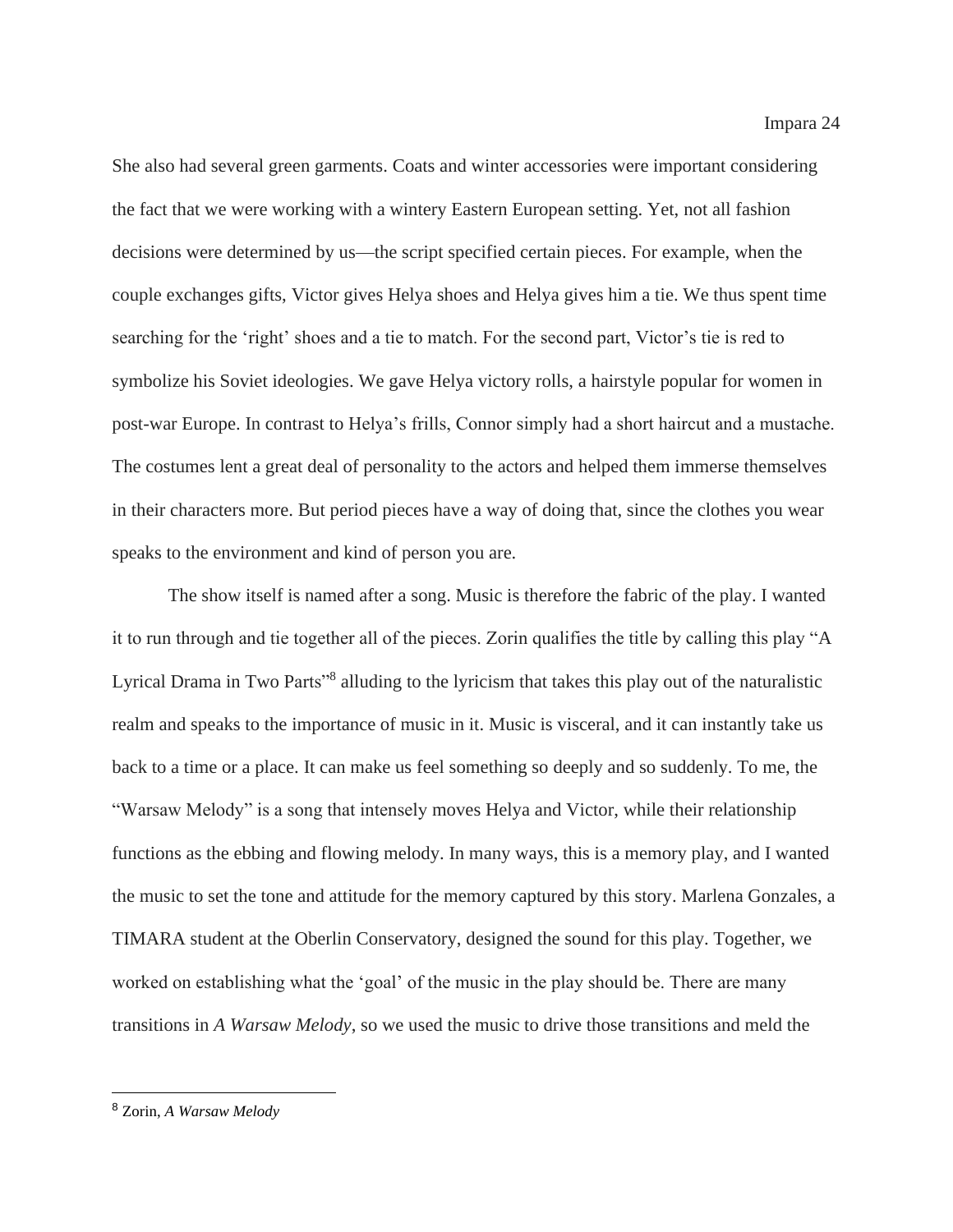narrative together into a fluid and cohesive storyline. For each transition, I recorded how long I expected we would need to change the set, as well as the mood for the coming scene. From these decisions, Marly was able to compose appropriate and mood-fitting transition music.

Music is also very important to the characters' individual stories in the play. For example, Helya studies voice in a conservatory in Moscow. Helya and Victor meet at a concert in that same conservatory where a Chopin Mazurka is being performed. Chopin is a Polish composer, and his introduction into the story speaks to the importance of Helya's heritage. We used Chopin in many of the transitions as well. Marly reworked one of Chopin's pieces to create the "Melody". It was hauntingly beautiful and somehow spoke to my own feelings of what Russian (or Eastern European) music is. The only lyrics that we used were those mentioned in the script, "Straszne cię kocham," which means "I love you a lot" in Polish. It is a simple song, but everything I could have hoped for.

Throughout the play, Helya and Victor do not outwardly tell each other that they love each other. We identified the moments when they communicate their love without words. Music served to bridge this communicative gap by expressing the inexpressible and turning restrained emotion into romance. Love and music are two uniquely human things and are nearly inextricable. As a result, centering *A Warsaw Melody* on music invites a celebration of humanity with all its pains, joy, sadness, and love. This framework also gives the play its memory-like quality— even though Helya and Victor keep missing their chances to be together, their past love story continuously 'returns' whenever they hear this song. The "Warsaw Melody" is the medium through which Helya tells Victor that she loves him. With the cultural backdrop of the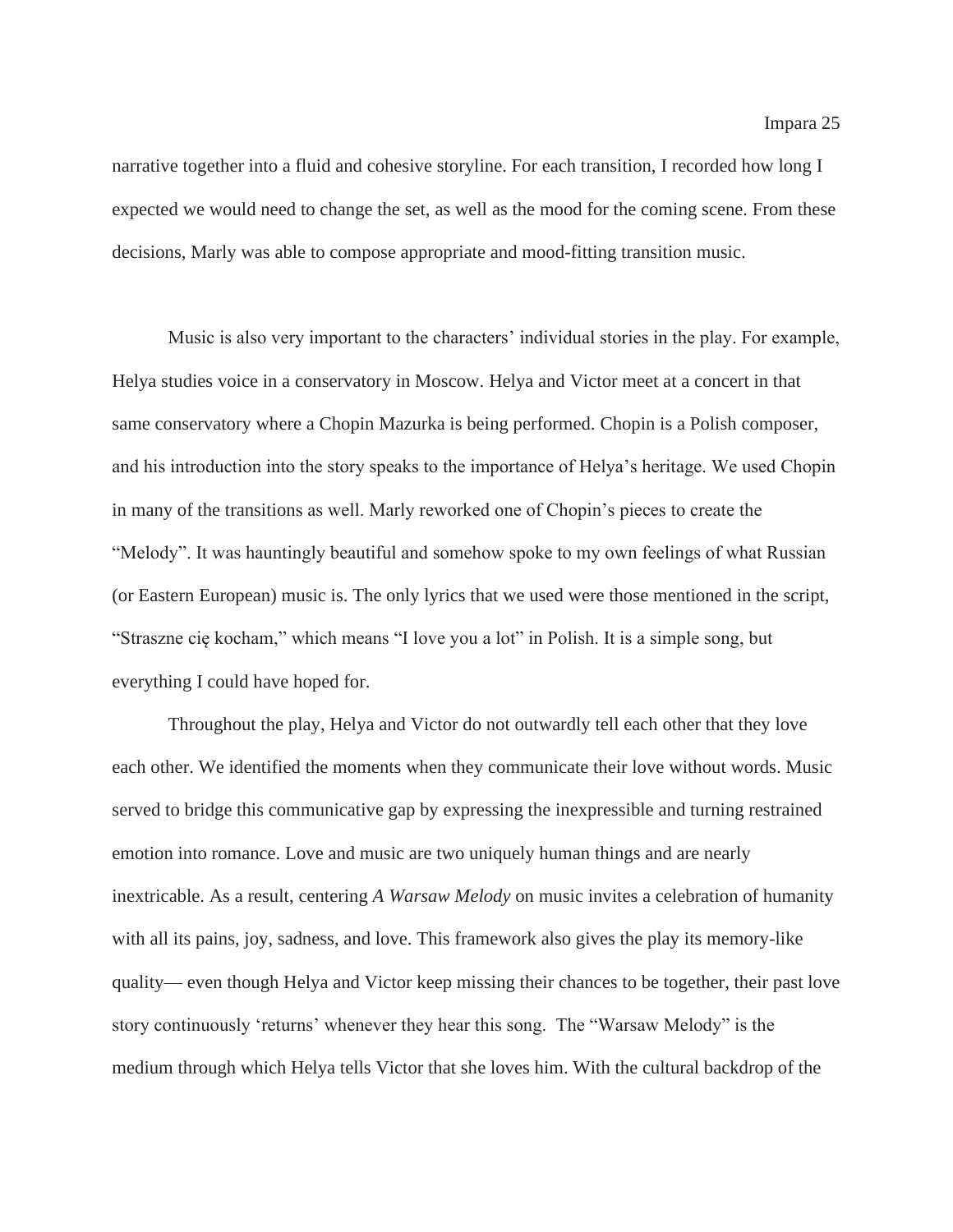Soviet Union of which censorship was a tenant of the regimes at the time, the dynamic between the spoken and unspoken is particularly fascinating. I wanted to use that element as the entry point into the tragic story between the two characters and as a representation of the beautiful and painful pieces of them that make them human.

Although there are only two characters in the play, there are several instances of offstage voices in the script. I chose to have those recordings be in the native language they were originally in. The voice in the call office in Moscow was recorded in Russian, while the phone call and voice of Julek Stadtler (both in Warsaw) were in Polish. We also added ambient sounds, particularly in street scenes to ground the characters in their environments. These additions were made in an attempt to remind the audience of the context of the play and the world in which it was situated.

In Russian, "судьба" means "fate", which is an ingrained concept in that culture. *A Warsaw Melody* takes a close look at fate. So often in Russian stories, fate comes from the choices that you make. The tragedy here is not tragic in the Greek sense of unavoidable catastrophe that the hero struggles to defy. Instead, it is the more human predicament of the choices you do make that still do not save you. It is incredibly frustrating. Paradoxes such as these are what Russian tragedies are made of—the inertia of human beings paralyzed by choice and not knowing what will happen next. Stories like these are more potent because they are familiar to us. We see ourselves struggle to put the pieces together, and we see ourselves 'losing.' Love stories about missed timing, like *A Warsaw Melody,* infuriate me. These stories are perfect and painful and universal in their imperfection.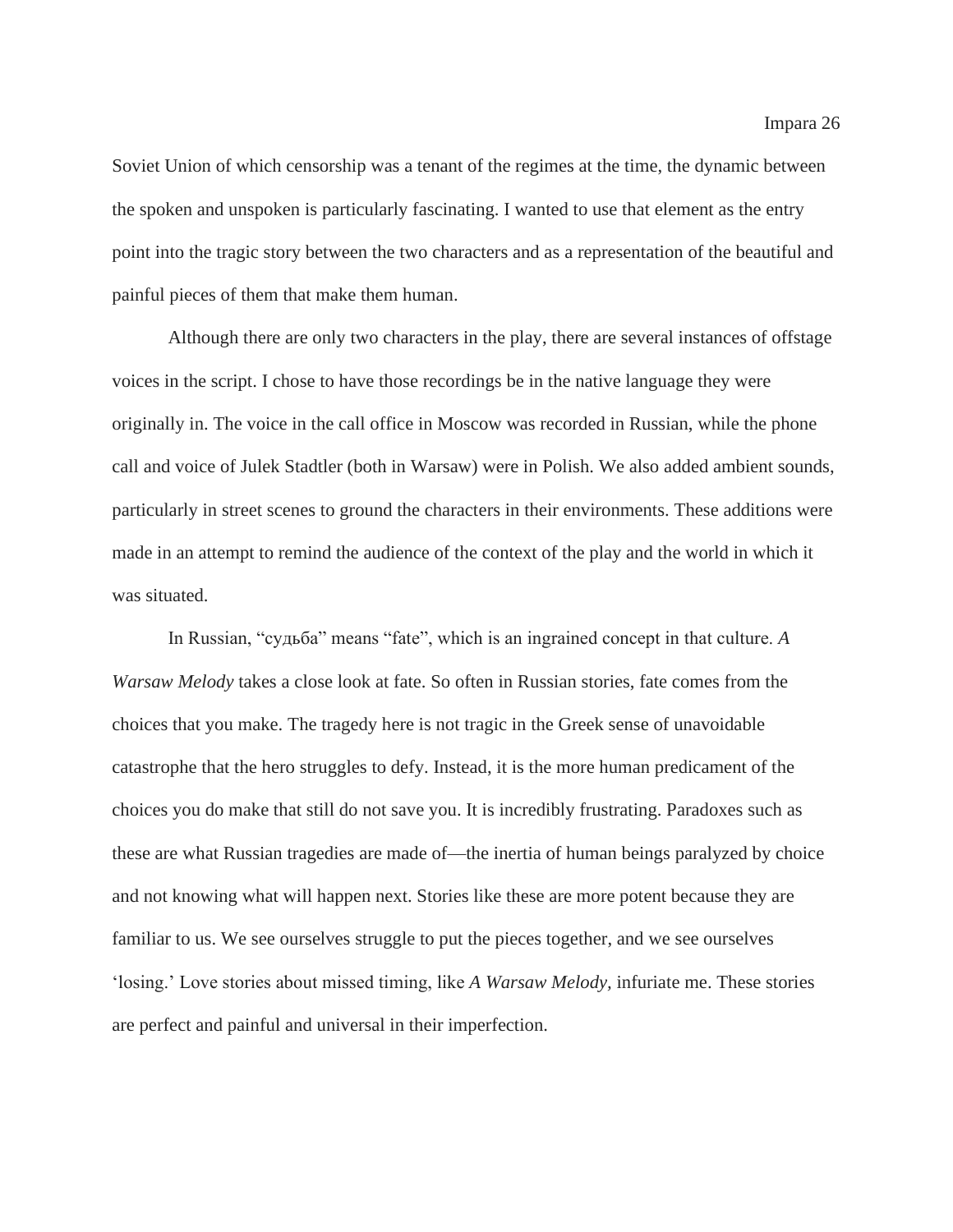Something that I love about theatre is how it presents a cross-section of life. Theatre takes all of the things that are broken about being human and shows us the inherent beauty in them. That brokenness is the beautiful thing about us, and that is what this story is all about. On the surface, *A Warsaw Melody* is about the love shared between two star-crossed characters. But love is so much more than a mutual sensation—it is also the best and most terrible thing about being human. Our ability to love is what makes us who we are. It is what tears things apart, is torn apart itself, and causes humans to lose themselves in it. In other words, to love is to be human, and although love can lead to tragedy, it can also lead to beautiful stories and experiences. For instance, Helya and Victor love so deeply and there is something magical about that. But alas, time steamrolls on, and the two characters are at its mercy.

As I mentioned earlier, music is another uniquely human thing. In this play, Helya and Victor are not only connected to each other, but to the audience as well. All of us (and any human being who has ever loved) has the power or the vulnerability to listen to music and feel it rushing back. For the characters in this play, the melody recalls another time before life took over. *A Warsaw Melody* is about this nostalgic rush and pervasive "what if?" I have learned so much from this project—about myself as an artist, as a student, and as a person. I hope that the audiences who saw this production left with similar feelings on some level or other. We are all striving to be, make, and do our best in this world, even when circumstances are unfavorable. Through it all, we continue to love (although we don't always know how), and that is the most beautiful and terribly tragic thing about us. 'Life' doesn't happen in one culminating cathartic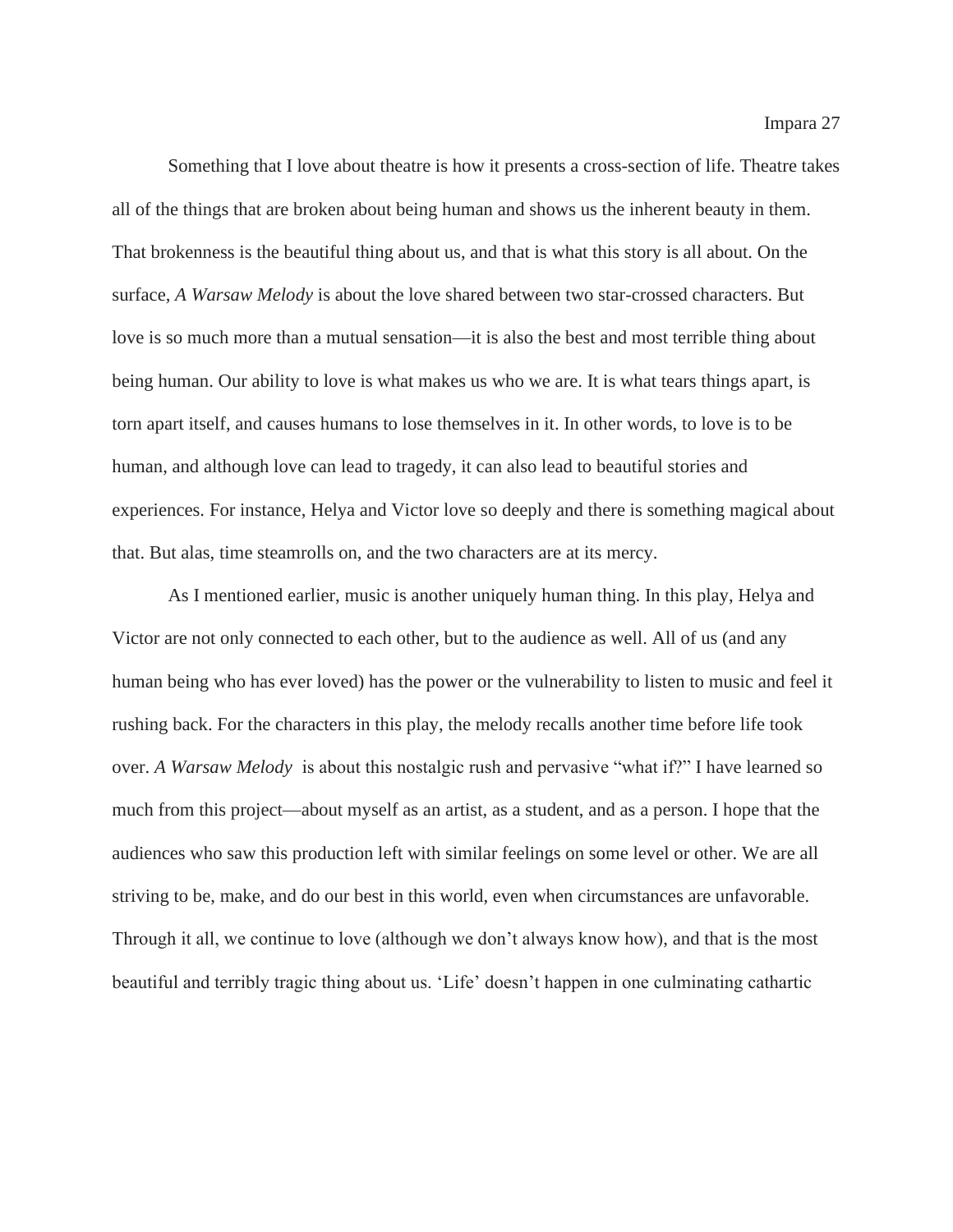moment, but in bits and pieces, Despite everything, it is certainly worth it as long as we are able to say that, "no matter what, we didn't stand still."<sup>9</sup>



Конец

<sup>9</sup> Zorin, *A Warsaw Melody,* 296